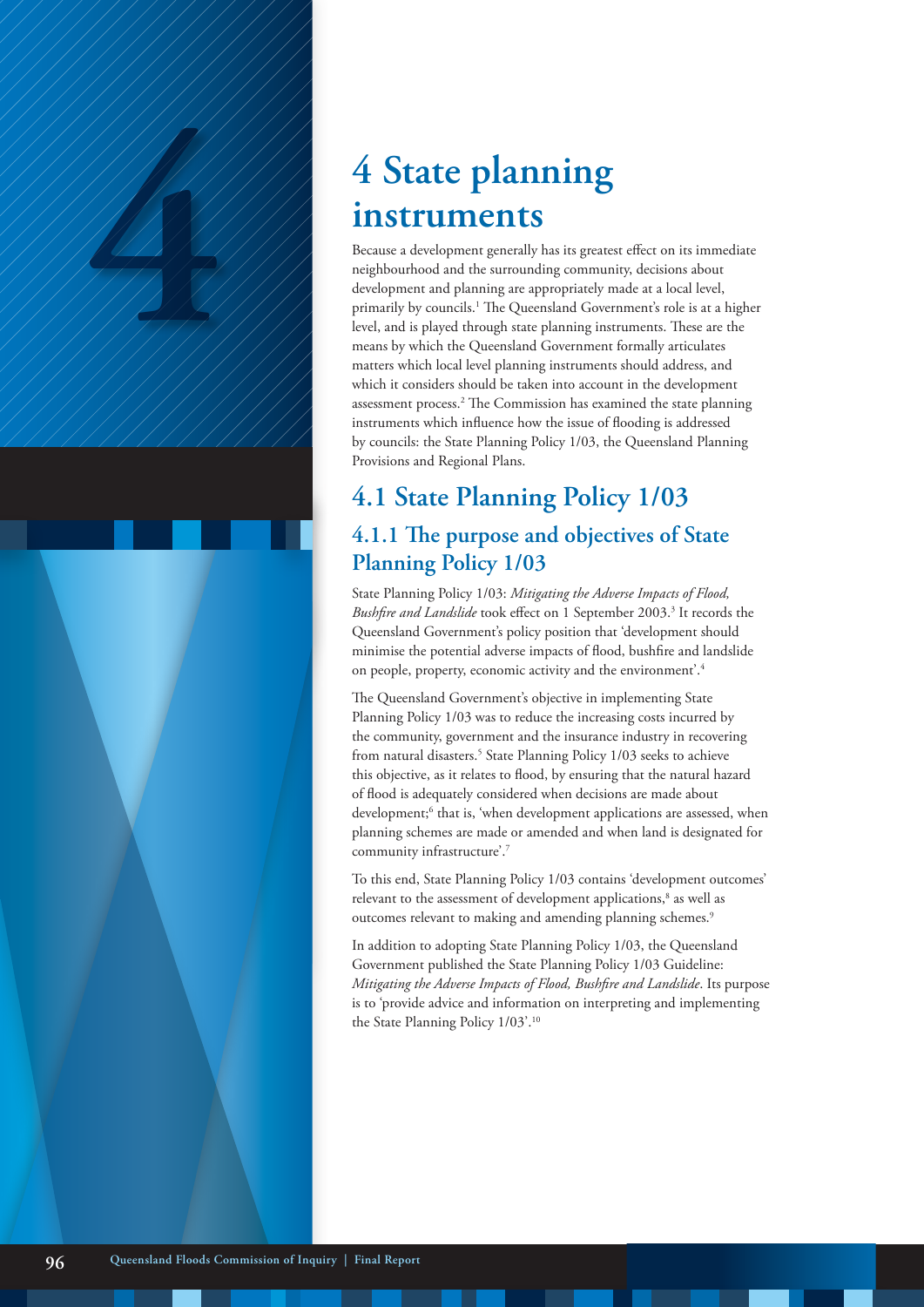### **4.1.2 Application of State Planning Policy 1/03**

#### **Natural hazard management areas**

State Planning Policy 1/03 applies to areas identified as 'natural hazard management areas'.

A natural hazard management area for flood is determined by measuring the extent of land which is inundated during what State Planning Policy 1/03 refers to as a 'defined flood event'<sup>11</sup> – the flood event selected by a council to regulate development in the council's region.12 The policy expresses the Queensland Government's position that a planning scheme's defined flood event should, generally, be a flood with a one per cent annual exceedance probability.13 However, the policy also acknowledges that a council may, subject to consultation with the Queensland Government, elect to use a flood event with a higher chance of occurring – a flood with an annual exceedance probability of two per cent, for example – to determine its natural hazard management area for flood.<sup>14</sup>

Clause 6.6 of State Planning Policy 1/03 states that until a council has determined its defined flood event and identified the area affected by that flood event in its planning scheme, State Planning Policy 1/03 'does not take effect for development assessment in relation to flood hazard in that locality'.15 Queensland's Government Planner accepted that this excludes State Planning Policy 1/03 from applying to development assessed in council regions that do not have a flood map.16 The Department of Community Safety's Assistant Director-General, Strategic Policy Division, explained that clause 6.6 was not intended to limit the application of State Planning Policy 1/03 by operating as an 'opt out clause'.17 However, the terms of clause 6.6 are clear: State Planning Policy 1/03 cannot apply to assessment unless a natural hazard management area for flood has been identified in a planning scheme.<sup>18</sup> And development proposals can only sensibly be assessed against the development outcomes in State Planning Policy 1/03 when land at risk from flooding has been identified.

Plainly, the application of State Planning Policy 1/03 hinges on councils' identifying a natural hazard management area for flood. The State Planning Policy 1/03 Guideline provides information about how this is to be achieved. Best practice, according to the guideline, is for councils to prepare detailed flood studies and flood modelling for the whole of the floodplain. However, the guideline recognises that this can be expensive. Accordingly, it outlines other less costly methods – including using historical data, existing flood studies or topographical features – to determine the natural hazard management area for flood. More detailed findings and recommendations about flood studies and flood mapping are made in chapter *2 Floodplain management*.

#### **The development outcomes**

To achieve its objectives, State Planning Policy 1/03 contains 'development outcomes' relevant to the assessment of development applications,<sup>19</sup> as well as outcomes relevant to making and amending planning schemes.<sup>20</sup>

Outcomes 1 to 3 in State Planning Policy 1/03 are relevant to the regulation of development in areas at risk of flood.

The first criterion, Outcome 1, focuses on limiting development in natural hazard areas which is not 'compatible with' the hazard: <sup>21</sup> for present purposes, flood.

Outcome 2 in State Planning Policy 1/03 acknowledges the possibility of development occurring despite its incompatibility with flood, and focuses instead on minimising, as far as possible, the unacceptable risk to people or property.22

Outcome 3 encourages the location and design of community infrastructure so that it can function effectively during and immediately after flood events<sup>23</sup> (see 7.2 Community infrastructure).

The outcomes are expressed generally; more specific advice is contained in the guideline about how development can achieve the policy's outcomes.24 The guideline also contains examples of solutions that, once adapted by a council to reflect local knowledge and conditions, can be used as assessment criteria in a planning scheme,<sup>25</sup> and more detailed (although in some cases obvious) direction about how to decide appropriate land use in a floodplain. For example, open space is identified as an appropriate land use in areas with a high risk of flood, and residential uses and hospitals are appropriate in areas with a low risk of flood.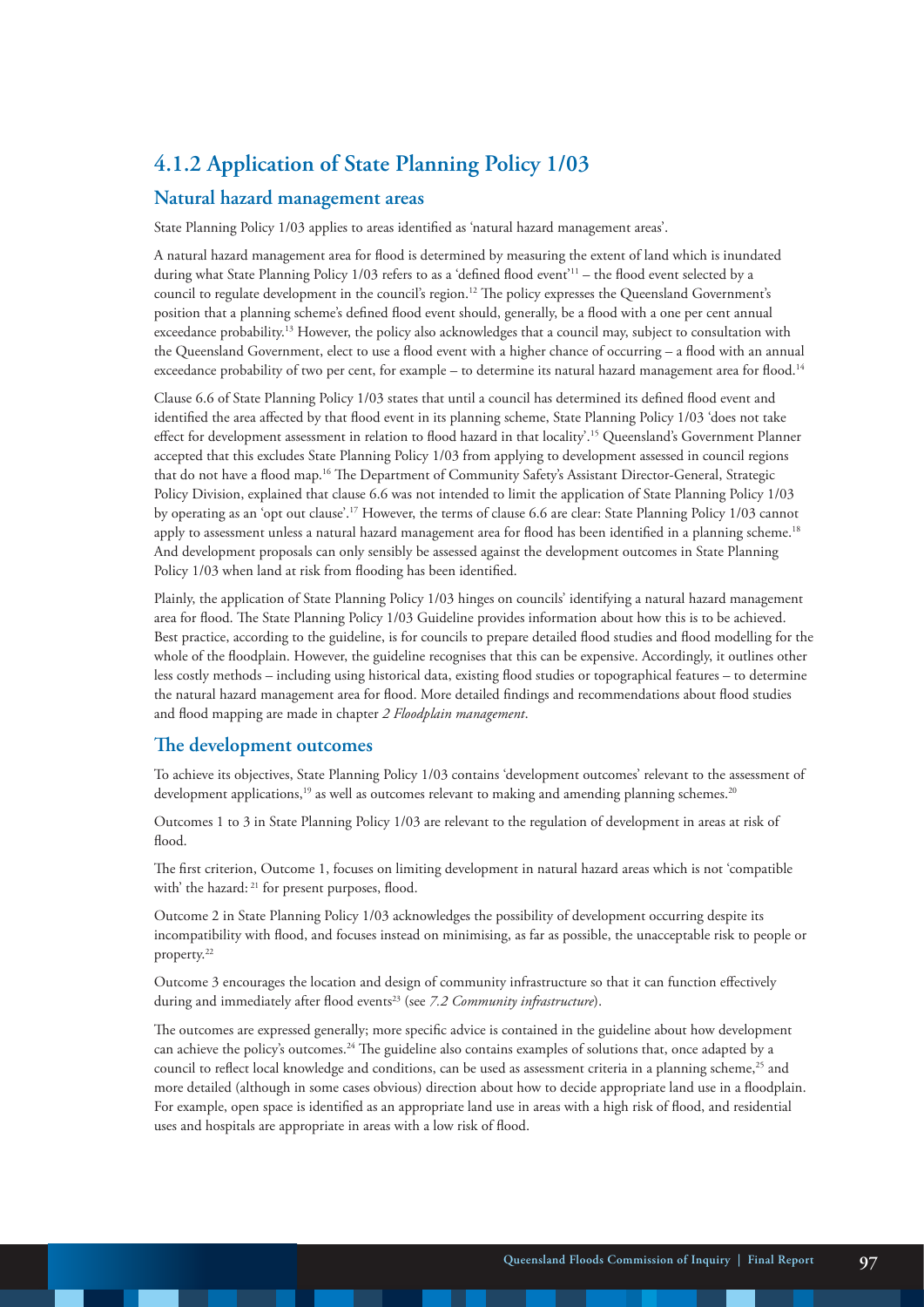#### **The exception for development commitments**

Where flood is the relevant natural hazard, a development will comply with Outcome 1 of State Planning Policy  $1/03$  when it:<sup>26</sup>

- maintains the safety of people on the development site from all floods up to and including the defined flood event
- does not result in adverse impacts on people's safety or the capacity to use land within the floodplain
- minimises the potential damage from flooding to property on the development site
- does not adversely affect public safety and the environment through the detrimental impacts of floodwater on hazardous materials manufactured or stored in bulk
- maintains the functioning of essential services infrastructure (for example, on-site electricity, gas, water supply, sewerage and telecommunications) during a defined flood event.

However there are exceptions to the application of Outcome 1 where:

- the development proposal is a 'development commitment', or
- there is an overriding need for the development in the public interest and no other site is suitable and reasonably available for the proposal.

'Development commitment' is defined in State Planning Policy 1/03 as including any of the following:

- development with a valid preliminary approval
- a material change of use that is code assessable or otherwise consistent with the requirements of the relevant planning scheme
- a reconfiguration of a lot and/or work that is consistent with the requirements (including any applicable codes) of the relevant planning scheme, or
- development consistent with a designation for community infrastructure.<sup>27</sup>

The second limb of that definition – that 'development commitment' includes a material change of use that is code assessable or otherwise consistent with the planning scheme – is of concern. It has a broad application:28 effectively, any development which is 'consistent' with the requirements of an existing planning scheme may proceed, even if the development is not 'compatible with' the flood hazard.<sup>29</sup> The definition also extends to development which is simply 'code assessable', but which is not consistent with the applicable planning scheme.<sup>30</sup>

The Queensland Government Planner agreed that 'a major proportion' of development could fall within this exception to State Planning Policy 1/03.31 Consequently, the definition of development commitment does little to encourage the consideration of flooding as part of the development assessment process. However, according to the Queensland Government Planner, the way that Outcome 1 is framed – with its broad exception – is acceptable;<sup>32</sup> it is designed to protect the position of those with existing approvals for development or a clear expectation that they can develop land in a certain way.33 He suggested that planning schemes were a more appropriate instrument for particularising constraints on development (such as those concerning flood risk) and thus qualifying people's expectations about what land can be used for development, and how.34

The Commission agrees generally with that position. Councils should, ideally, include flooding considerations in their planning schemes, and, where such considerations do not already exist, should change their schemes accordingly. However, under the *Sustainable Planning Act 2009,* changes to a planning scheme can, in some circumstances, give rise to a liability for payment of compensation.35 Accordingly, councils may be averse to amending their schemes to include planning controls that deal with flooding because of the risk of incurring liability to pay compensation.36 Section *5.5 Compensation* sets out a more detailed discussion of the specific concerns raised by councils about their exposure to liability. As described in that section, the Commission considers that the Queensland Government, in response to these concerns, should investigate whether the compensation provisions of the *Sustainable Planning Act* are a deterrent to the inclusion of flood controls in a planning scheme and whether they ought be amended.

The ultimate aim, however it is achieved, is for Queensland's planning framework to encourage the consideration of flooding in the assessment of development applications.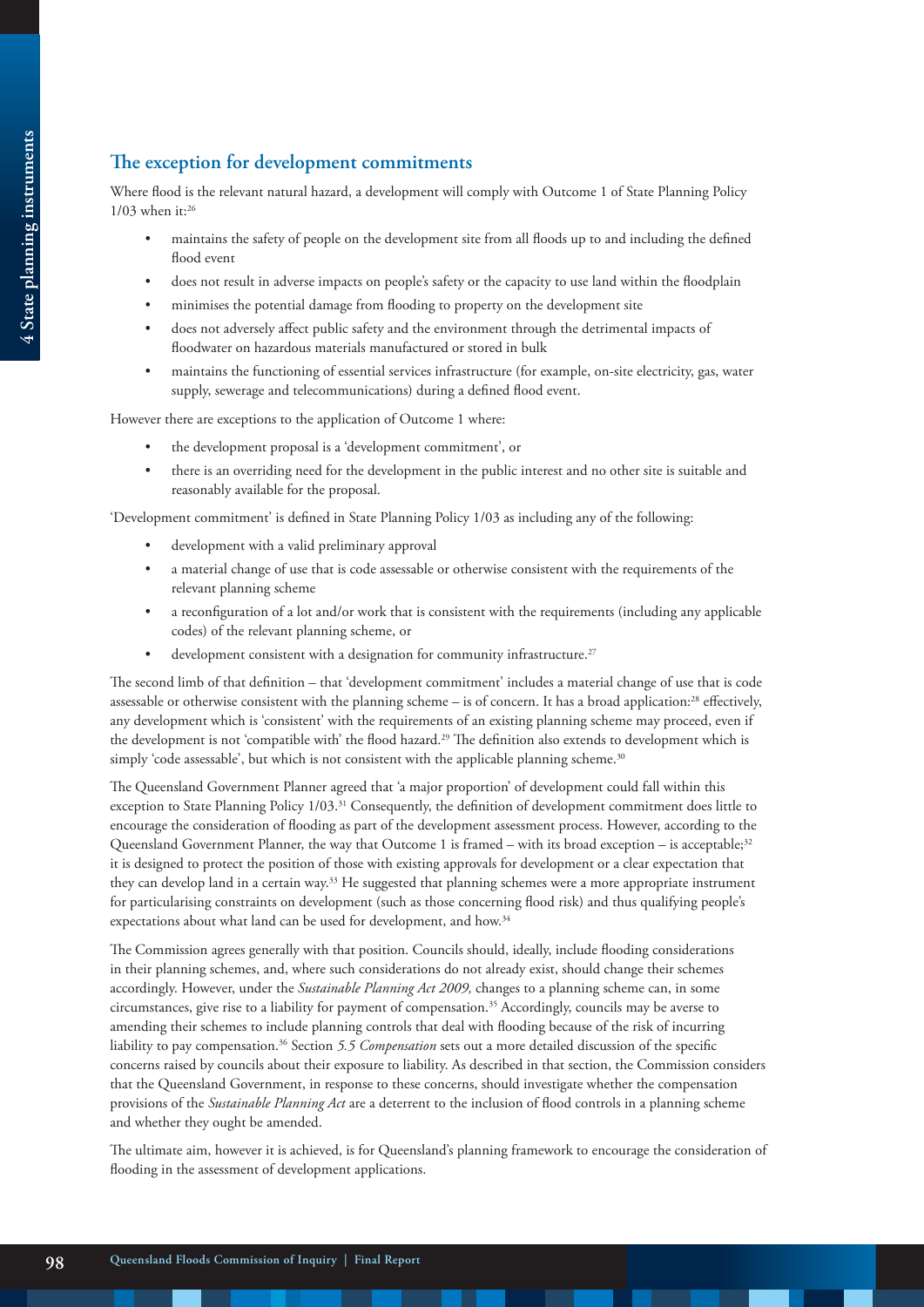## *Recommendation*

- 4.1 The Queensland Government should:
	- a) narrow the definition of 'development commitment' in State Planning Policy 1/03: *Mitigating the Adverse Impacts of Flood, Bushfire and Landslide* to ensure more development applications are assessed for compatibility with flood, and
	- b) investigate whether the compensation provisions of the *Sustainable Planning Act 2009* act as a deterrent to the inclusion of flood controls in a planning scheme and consider whether they ought be amended.

#### **4.1.3 Review of State Planning Policy 1/03**

It has been nearly nine years since State Planning Policy 1/03 came into effect. Like all state planning policies, it will cease to have effect after ten years. Accordingly, State Planning Policy 1/03 is being reviewed to inform the development of a new state planning policy that deals with natural hazards. The review, which is due to be completed by September 2013,<sup>37</sup> will consider matters such as:<sup>38</sup>

- the extent to which planning schemes comply with State Planning Policy 1/03<sup>39</sup>
- how flood studies should be conducted<sup>40</sup>
- whether natural hazard management areas for flood should be based on a 'zones of risk' approach low, medium, and high for instance – or continue to be determined by reference to a defined flood event<sup>41</sup>
- how to take into account the Queensland Reconstruction Authority's work, and in particular part 2 of the guideline to Temporary State Planning Policy 2/11 *Planning for stronger more resilient floodplains*<sup>42</sup>
- the recommendations made in the report Increasing Queensland's resilience to inland flooding in a changing climate: Final report on the Inland Flooding Study, which include the following:
	- the review (of State Planning Policy 1/03) should consider whether there should be a standard method for undertaking a flood study and determining a defined flood event<sup>43</sup>
	- the review should consider developing criteria that make clear the circumstances in which it is appropriate to use a defined flood event greater than, or less than, a 1% AEP flood, as a planning control for residential development<sup>44</sup>
	- the review should consider how to improve the integration of land use planning and disaster  $manaqement<sup>45</sup>$
- whether there should be a department or departments responsible for monitoring whether planning schemes appropriately reflect the (next) state planning policy that deals with flood<sup>46</sup> and include a flood map derived from an adequate flood study<sup>47</sup>
- the recommendations of the Queensland Floods Commission of Inquiry.<sup>48</sup>

The Commission endorses consideration being given to the issues identified in the review of State Planning Policy 1/03. In the nine years that have passed since its advent, there have been significant developments in land planning and, in particular, in the technology available to conduct flood studies to determine what land is susceptible to flooding.49 The review of State Planning Policy 1/03 is a valuable opportunity to consider these developments so as to determine the best approach to measuring flood risk and crafting the most appropriate land planning controls.<sup>50</sup> Chapter *2 Floodplain management* contains a detailed discussion about of the matters surrounding the completion of flood studies, flood maps and floodplain management plans.

## **4.1.4 State interest review of planning schemes**

The state interest review process is the mechanism by which the Queensland Government determines whether planning schemes incorporate the outcomes set out in state planning policies. It represents the Queensland Government's principal opportunity to ensure that State Planning Policy 1/03 is appropriately reflected in planning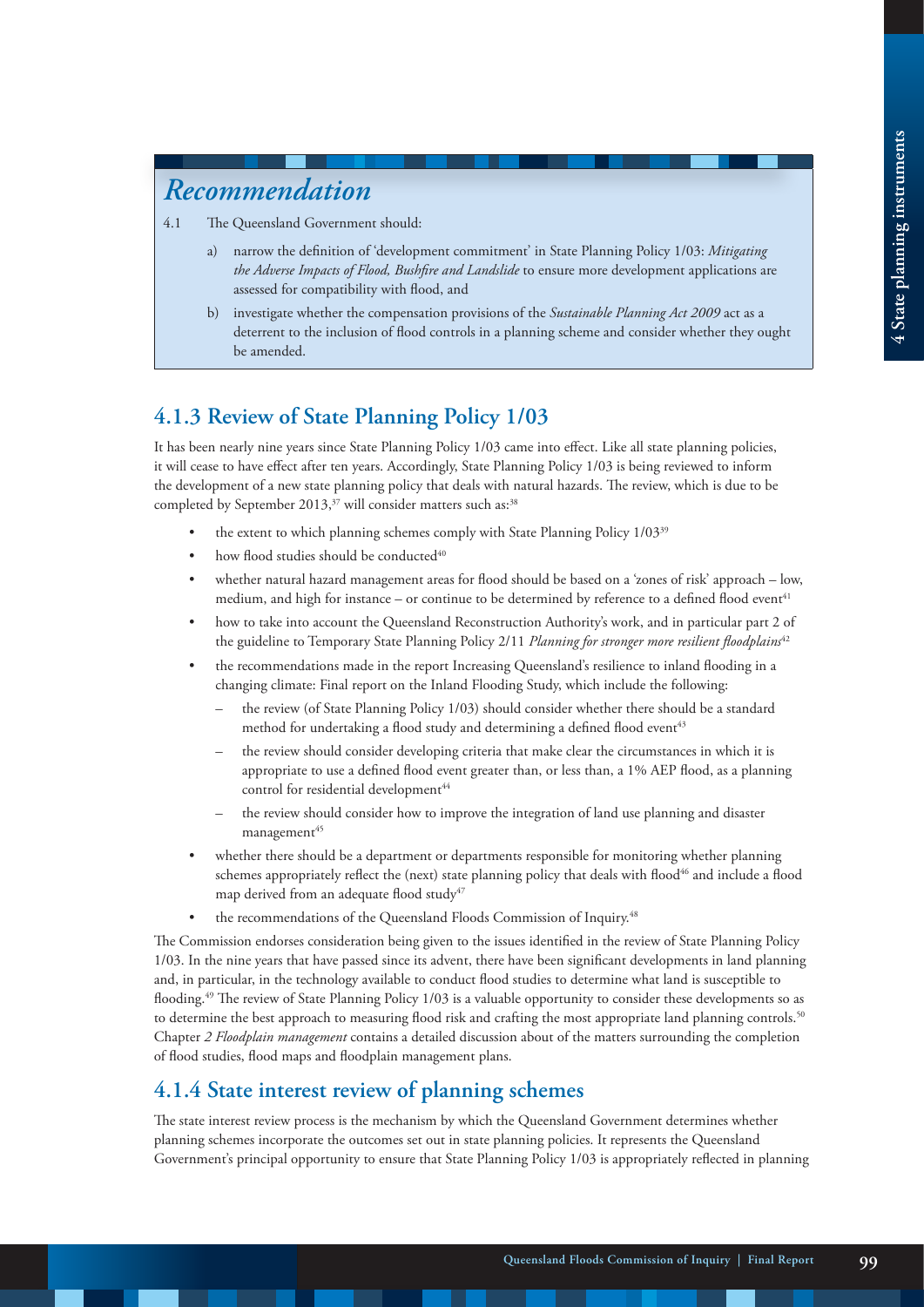schemes.<sup>51</sup> Given the objective of State Planning Policy 1/03 is to ensure that flooding is adequately considered in decisions about development, achieving that outcome is important.

The process is set out in Statutory Guideline 01/12*: Making and amending local planning instruments*. <sup>52</sup> This guideline took effect on 16 January 2012 and replaces Statutory Guideline 02/09: *Making and amending local planning instruments.*

#### **Steps in the process**

The state interest review process includes the steps described below.

#### *Planning scheme preparation*

The council prepares a proposed planning scheme or amendment.<sup>53</sup> Under the new guideline, a council is required to consult with relevant Queensland Government agencies while preparing a proposed planning scheme.

#### *First state interest review*

Once a proposed planning scheme has been prepared, it is submitted to the Department of Local Government and Planning for the 'first state interest review'.<sup>54</sup> At this stage, the council is required to provide a report about the extent and outcomes of any consultation undertaken with Queensland Government agencies, and about how the planning scheme reflects all relevant state planning instruments. The Department of Local Government and Planning provides the proposed planning scheme to Queensland Government agencies and seeks comments on whether state interests are affected.<sup>55</sup>

As part of the first state interest review, the Department of Community Safety is expected to assess whether a planning scheme appropriately reflects State Planning Policy 1/03.56 As the department responsible for disaster management – including natural hazards – it is the Queensland Government agency whose interests are articulated in State Planning Policy 1/03. It provides its comments to the Department of Local Government and Planning, which collates the remarks of all Queensland Government agencies to forward to the council for response.57 The Department of Local Government and Planning then attempts to resolve any matters about which the council and the Queensland Government agencies do not agree.<sup>58</sup>

The Department of Local Government and Planning then prepares a briefing note to the Minister detailing key matters of state interest raised in the review process and any outstanding issues to be considered by the Minister.59 Having considered whether any state interests are adversely affected, the Minister advises the council either that it:

- can commence public notification of the proposed planning scheme or amendment (with or without conditions imposed by the Minister), or
- cannot proceed further.<sup>60</sup>

#### *Public notification*

The period for public notification is 30 business days.<sup>61</sup> After considering all properly made submissions, the council may choose to incorporate changes arising out of submissions received during the public notification period. Alternatively, it may proceed with no changes, or not proceed at all.<sup>62</sup>

#### *Second state interest review*

The Minister receives the council's proposed planning scheme (which may or may not be amended as a result of public notification) and considers whether a second state interest review is required. If so, this review is limited to matters such as those which have already been identified during the first review, or matters that have arisen out of changes made to the proposed scheme subsequent to the first review.<sup>63</sup> The second state interest review is more targeted; comments are only sought from agencies affected by any unresolved matters, or any new ones.<sup>64</sup>

As with the first state interest review, the Department of Local Government and Planning collates the remarks of Queensland Government agencies, provides them to the council for response, and attempts to resolve any issues still outstanding.<sup>65</sup>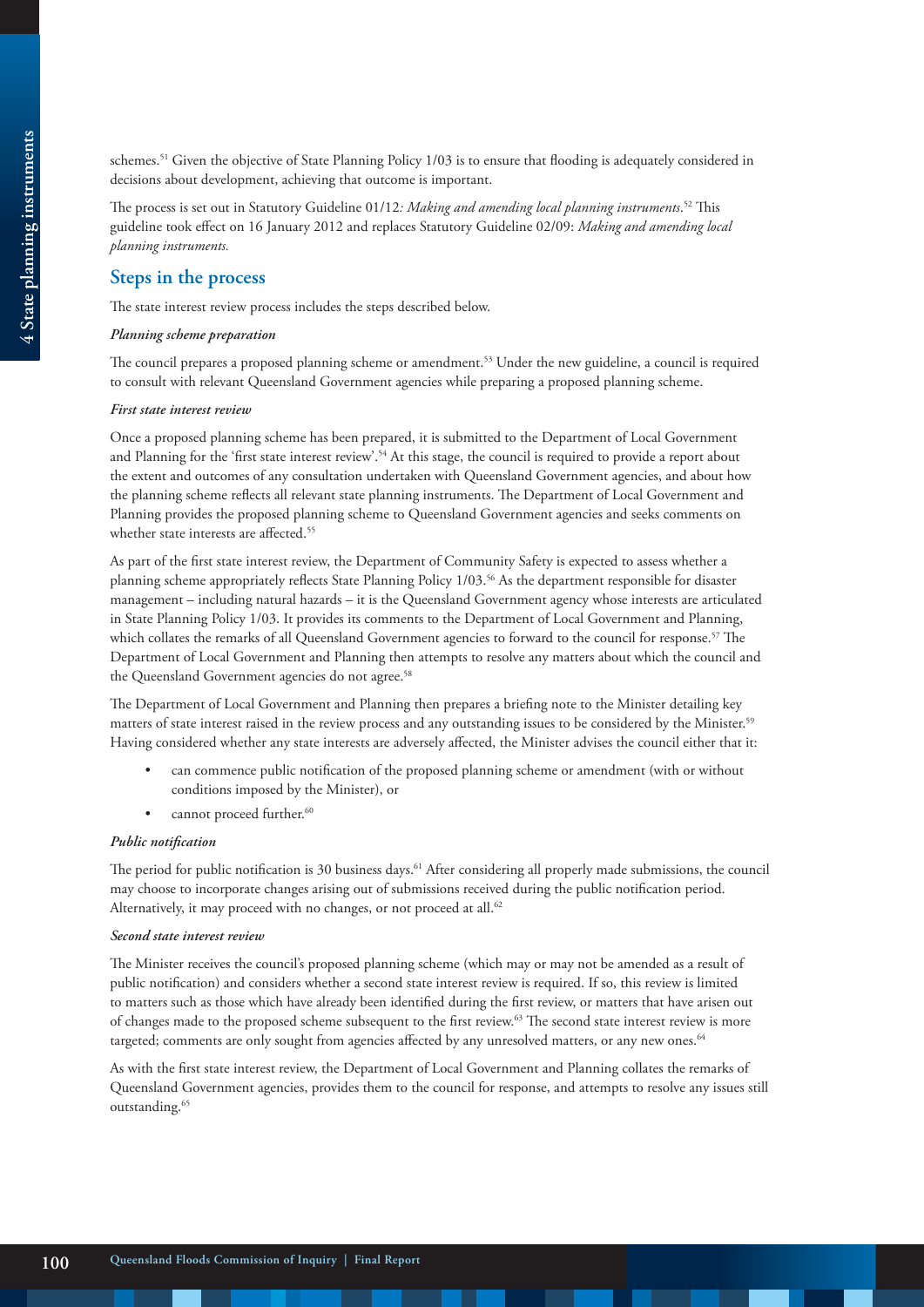Finally, the Minister is briefed with information about the key state interests that have been raised by Queensland Government agencies, and those that remain outstanding.66 The Minister then makes a decision about whether the council may adopt the proposed planning scheme or amendment (with or without conditions), and advises the council accordingly.67 If the Minister advises that the proposed planning scheme or amendments may be adopted, the Minister must also advise which state planning instruments, including state planning policies (or parts of state planning policies), are reflected in the proposed planning scheme or amendment.<sup>68</sup>

## **4.1.5 The role of the Department of Local Government and Planning**

Under the State Planning Policy 1/03 Guideline, the role of the Department of Local Government and Planning is to review proposed planning schemes, or proposed amendments, to ensure that the outcomes sought by State Planning Policy 1/03 are achieved.<sup>69</sup>

The Minister for Local Government is also the responsible Minister for the purposes of the state interest review process. Ultimately, it is the Minister for Local Government who decides whether a planning scheme can be declared to appropriately reflect State Planning Policy 1/03. Accordingly, it is also the Minister (and by extension the Department of Local Government and Planning) who must determine what weight to afford the comments made by Queensland Government agencies as part of the state interest review process.

Determining which Queensland Government agency comments should result in the imposition of a condition requiring a council's amendment of its proposed planning scheme demands the exercise of a considerable degree of judgment.<sup>70</sup> However, the basis upon which the Department of Local Government and Planning decides whether or not to act on comments, including those of the Department of Community Safety concerning the reflection of State Planning Policy 1/03, is far from clear.

The process by which Brisbane's planning scheme, City Plan, was amended is instructive. In 2004, the state interest review process was commenced in respect of amendments to the planning scheme.<sup>71</sup> One of the proposed amendments, called amendment 'C6', sought the insertion into City Plan of a statement declaring that Brisbane's planning scheme appropriately reflected State Planning Policy 1/03.72 As part of the state interest review, the Department of Community Safety requested that the reference to State Planning Policy 1/03 be deleted from the amendments; according to the department, there was insufficient 'hazard mapping' to support such a statement.73 Brisbane City Council agreed to delete the reference.74 Despite that agreement, the amendments to City Plan that took effect on 1 January 2006 listed State Planning Policy 1/03 as one with which the planning scheme complied.75 The reinsertion of this reference appears to have been unintentional.

The Queensland Government Planner gave evidence that, in his view, Brisbane's planning scheme did in fact comply.76 However, the Department of Community Safety's position remains unchanged: since the City Plan 2004 amendments were proposed, the Department of Community Safety has advised the Department of Local Government and Planning, on 16 separate occasions, that Brisbane City Council's planning scheme does not comply with State Planning Policy 1/03.77 Twelve out of those 16 occasions were after the 2010/2011 floods, and in each case the advice was provided as part of the state interest review process. Despite these reiterations (many are quite recent), there is no record of the Department of Local Government and Planning giving consideration to the Department of Community Safety's advice that Brisbane's City Plan does not appropriately reflect State Planning Policy 1/03. Nor is there any record of whether the two departments have attempted to reconcile the different positions.

In 2004, the Department of Community Safety made similar comments with respect to the Emerald planning scheme; it stated that the proposed scheme did not adequately address State Planning Policy 1/03, due to the absence of flood mapping.78 At the time of writing its advice, the Department understood that the (then) Emerald Council had access to at least one flood study, the Nogoa River Flood Plain Study. The department suggested that the results of this study be incorporated into the Emerald planning scheme by way of an overlay map.79 The second state interest review occurred two years later, and the mapping had still not been incorporated. As it had two years prior, the Department of Community Safety advised that the results of any flood studies available to the council should inform the development of a flood hazard overlay.<sup>80</sup>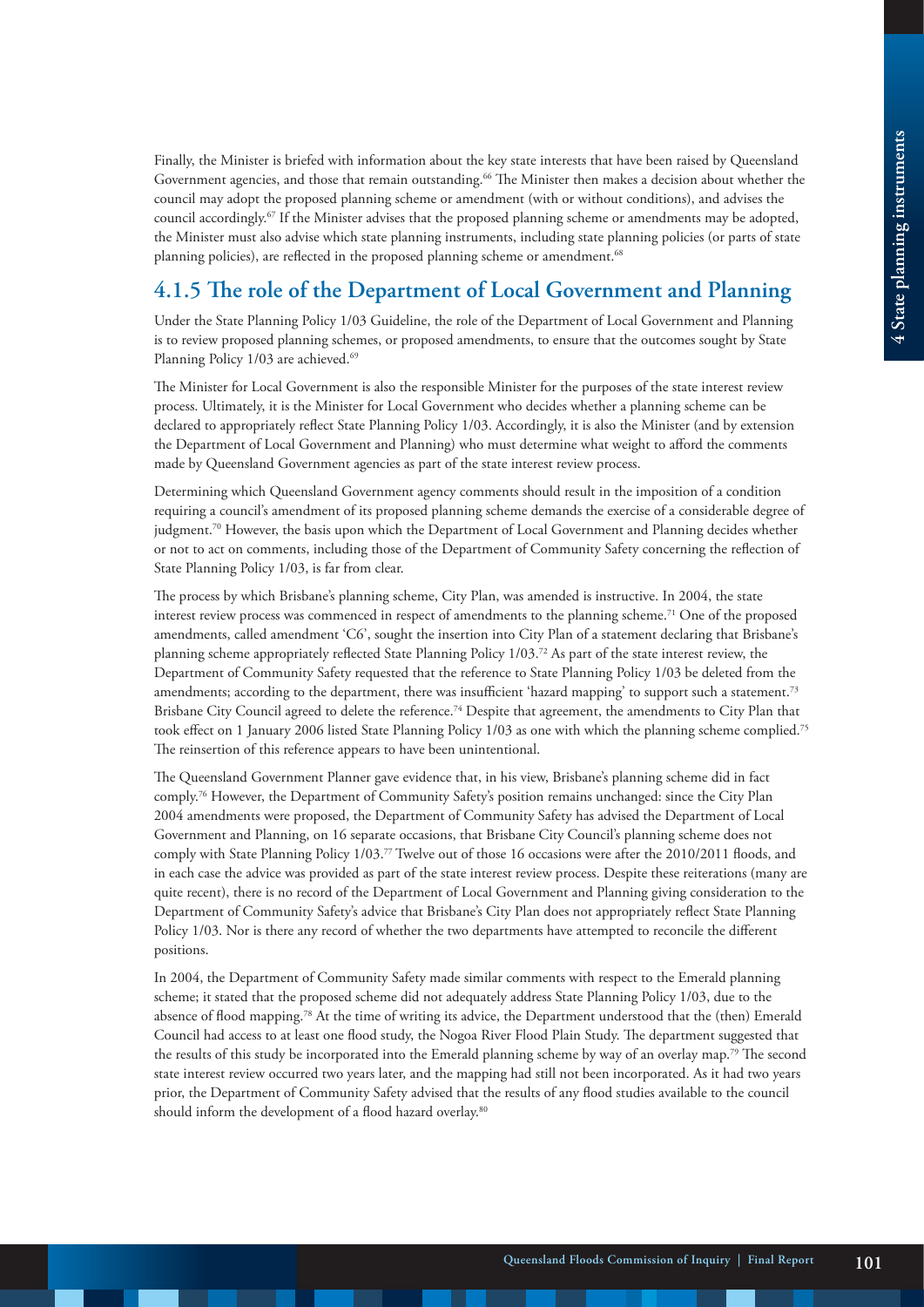Subsequent to the state interest review process, the council adopted the Emerald planning scheme. The scheme does not appropriately reflect State Planning Policy 1/03: it does not include any flood mapping, nor does it nominate a defined flood event.<sup>81</sup> There is no evidence before the Commission to explain why the Department of Local Government and Planning, or Emerald Council, did not heed the advice of the Department of Community Safety about incorporating the results of the Nogoa River Flood Plain Study.

It is evident that the Department of Local Government and Planning does not insist, through the imposition of conditions, that every comment made by every department be incorporated into a council's planning scheme – and nor should it. However, where comments are of a substantive nature, and relate to compliance with an important state planning policy, as in the cases of Brisbane's and Emerald's planning schemes, it seems reasonable that the Department of Local Government and Planning articulate its reasons for not reflecting the Department of Community Safety's comments in conditions attached to adoption of the planning scheme, and advise the latter accordingly.82

## **4.1.6 The role of the Department of Community Safety**

The Department of Community Safety is responsible for reviewing draft planning schemes to determine whether State Planning Policy 1/03 has been appropriately reflected and to provide advice about the implementation of the policy.83 As part of this responsibility, the Department of Community Safety is expected to consult with the Department of Environment and Resource Management (DERM) to provide guidance about determining natural hazard management areas for use in planning schemes.<sup>84</sup>

The evidence suggests that the Department of Community Safety takes a reactive approach to its role.

In preparation for the Commission's public hearings, the Department of Community Safety compiled a schedule of each instance in which it had provided advice to the Department of Local Government and Planning about the appropriate reflection of State Planning Policy 1/03 in Brisbane's planning scheme.<sup>85</sup> Preparing this schedule revealed to the department that its advice was not always being taken into account.<sup>86</sup> It is of some concern that the department did not fully appreciate this fact until the Commission's public hearings.

The assistant director of the strategic policy division in the Department of Community Safety gave evidence that the department is currently reviewing its administrative processes so that it can better ascertain whether its comments are being incorporated into planning schemes.<sup>87</sup> This is encouraged. Any process that is developed should ensure that the department can readily determine what advice it has given in respect of each planning scheme, and when its advice about State Planning Policy 1/03 needs to be followed up.

## **4.1.7 The role of DERM**

DERM also plays a role in the state interest review process. As part of this role, DERM provides advice to the Department of Community Safety about whether:<sup>88</sup>

- the proposed planning scheme has an adequate flood map. This includes an assessment of whether the map shows areas and properties which are affected. DERM does not check the accuracy of the modelling used to produce the flood map.
- the information about flooding provided in support of the proposed planning scheme accords with the information held by DERM for the area. If there is additional information, DERM will advise the council so that it can be incorporated into any flood study or map.
- the council has identified an appropriate defined flood event in its planning scheme. In particular, where the council has adopted a defined flood event lower than the 1% AEP flood, DERM will provide comments to the Department of Community Safety about the appropriateness of the nominated flood event.
- the council has taken adequate steps to appropriately reflect State Planning Policy 1/03 in its planning scheme.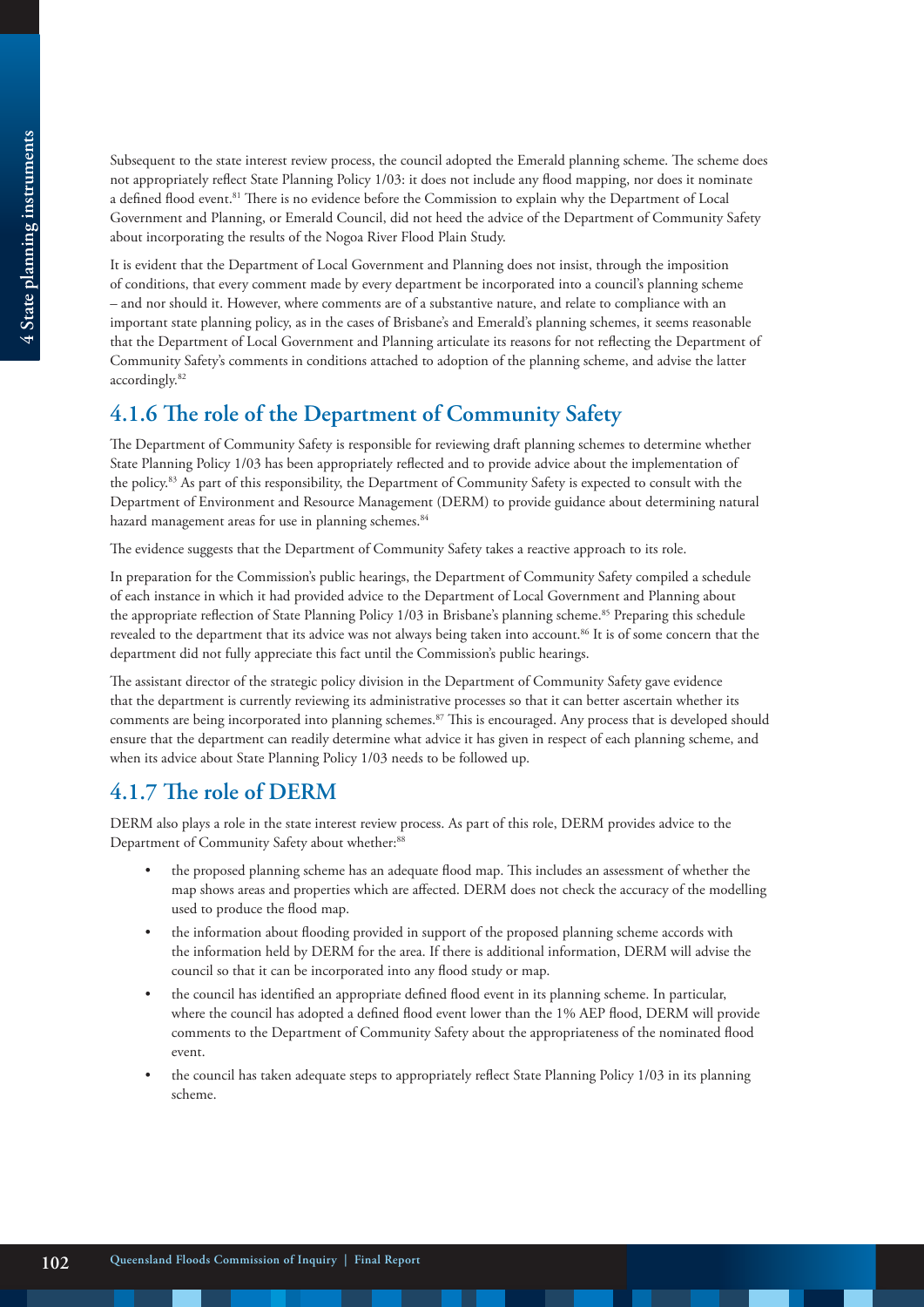According to the Department of Community Safety, DERM's contribution in respect of those matters is sought routinely as part of the state interest review process.<sup>89</sup> However, there is no record of the Department of Community Safety's requesting advice from DERM about Brisbane or Ipswich city councils' planning schemes.90 This is particularly noteworthy in the case of the Brisbane planning scheme; the Department of Community Safety's central issue with that scheme is its failure to identify a defined flood event.

In providing advice about the appropriateness of a council's defined flood event, or its flood mapping, DERM relies on the professional expertise of the engineers whose flood modelling is the subject of DERM's review.<sup>91</sup> On occasion, the Department of Community Safety has asked DERM to assess the adequacy of the flood modelling done to support the selection of a defined flood event in a proposed planning scheme.<sup>92</sup> The Department of Community Safety would like DERM to provide such advice on a more regular basis. DERM resists this idea.<sup>93</sup>At present, DERM is not always able to provide the advice sought in the timeframes proposed.<sup>94</sup> Unless more resources are made available to DERM, there is little reason to think this situation will change.

The Department of Community Safety and DERM would both benefit from greater clarity about DERM's role in reviewing planning schemes' appropriate reflection of State Planning Policy 1/03. The Commission considers that DERM's expertise would be better used earlier in the process of preparing or amending a planning scheme: for example, if it were requested to help councils determine the best methodology for a proposed flood study prior to its being undertaken.

In addition, access to detailed guidelines about the conduct of flood studies and the production of flood maps would help councils prepare these components, and might reduce the need for DERM's input at a later stage.<sup>95</sup> The preparation of guidelines and the technical aspects of preparing a flood study and flood map are discussed further in chapter *2 Floodplain management*.

#### **4.1.8 Gaps identified**

The Commission has identified some gaps in the process, as already described; in particular:

- When the Minister for Local Government chooses not to impose conditions reflecting comments made by the Department of Community Safety about a proposed planning scheme's compliance with State Planning Policy 1/03 before the relevant council may proceed with the planning scheme, the basis of the decision is not made clear. When this occurs, it would assist if it were articulated and the Department of Community Safety advised why the decision has been made.
- The Department of Community Safety has not been, until very recently, in a position to ascertain easily whether its comments about planning schemes reflecting State Planning Policy 1/03 are being taken into account as part of the state interest review process.
- The role of DERM in the state interest review process is unclear.

Some of the difficulties identified may be a product of the way State Planning Policy 1/03 defines each department's role: as only to 'review' or 'provide advice'.<sup>96</sup> The policy does not contemplate a monitoring role, or that any department be responsible for taking steps to encourage compliance with State Planning Policy 1/03.

Whether there should be a single department, or a number of departments, with responsibility for monitoring councils' compliance with State Planning Policy 1/03, or the adequacy of councils' flood studies and flood mapping, is a policy decision to be made by the Queensland Government.<sup>97</sup> There is value in having different departments involved, each providing advice on matters within its area of expertise.<sup>98</sup> On the other hand, a single department might be charged with the task of ensuring planning schemes reflect State Planning Policy 1/03.99 As noted in section 4.1.3, this is a topic being considered as part of the review of State Planning Policy 1/03 which is currently on foot.<sup>100</sup> The Commission endorses consideration being given to the issue by the Queensland Government. In the meantime, the gaps which the Commission has identified should be addressed.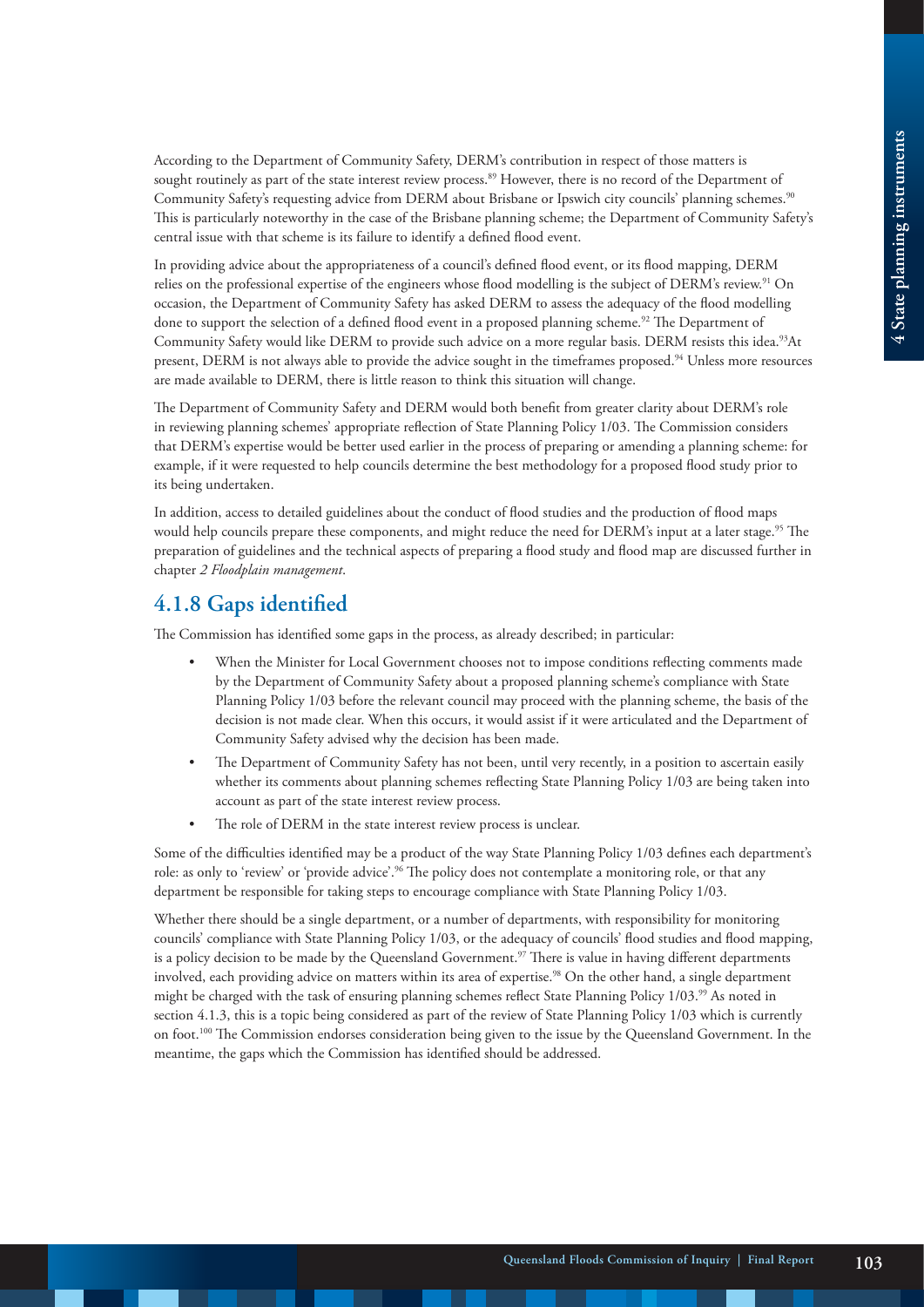# *Recommendations*

- 4.2 If, as part of a state interest review process, the Department of Local Government and Planning decides that no condition should be imposed requiring a council's proposed planning scheme to incorporate the effect of the Department of Community Safety's comments about State Planning Policy 1/03: *Mitigating the Adverse Impacts of Flood, Bushfire and Landslide*, it should advise the Department of Community Safety of the reasons for its decision.
- 4.3 The Department of Community Safety should put in place administrative arrangements which ensure it can readily ascertain whether its comments are being reflected in council planning schemes. If the Department of Community Safety becomes aware that its comments are not being adequately addressed, it should take steps to follow this up with the Department of Local Government and Planning.
- 4.4 The Queensland Government should ensure that the circumstances in which the Department of Community Safety is to consult the Department of Environment and Resource Management about a planning scheme's flood modelling and flood mapping are clear.

# **4.2 Temporary state planning policy**

A temporary state planning policy can suspend or affect the operation of an existing state planning policy, but does not amend it.101 It operates for a maximum of 12 months, at which point the existing state planning policy will resume operation if, in the meantime, it has not been amended or replaced.

Following the 2010/2011 floods, the Queensland Government through the Queensland Reconstruction Authority released a draft Temporary State Planning Policy 2/11: *Planning for stronger, more resilient floodplains*. 102 This temporary state planning policy, which commenced on 14 November 2011,<sup>103</sup> affects the operation of State Planning Policy  $1/03$  by suspending the operation of paragraphs A3.1 and A3.2.<sup>104</sup> In consequence, until 14 November 2012, a council can identify the natural hazard management area for flood by reference to the 1% AEP flood or by using the 'Interim Floodplain Assessment Overlay mapping' and 'Model Code' provided by the Queensland Reconstruction Authority (with amendments where a council considers them appropriate). In this way, the temporary state planning policy aims to assist councils to identify the natural hazard management area for flood and to develop planning controls to regulate assessable development within the natural hazard management area.

## **4.2.1 Mapping referred to in the temporary state planning policy**

The interim floodplain assessment overlay mapping is a series of maps released by the Queensland Reconstruction Authority that a council may choose to incorporate in a planning scheme together with an associated code to regulate development.<sup>105</sup>

The Queensland Government Planner described the interim floodplain assessment overlay mapping as representing 'work in progress'; it was, he said, useful as an interim measure.<sup>106</sup> However, he recognised this difficulty: Temporary State Planning Policy 2/11 encourages councils to adopt the interim map by way of a permanent amendment to their existing planning schemes or as part of a new planning scheme. As planning schemes are only required to be reviewed every 10 years, there is a risk that the temporary state planning policy may encourage councils to use the interim maps produced by the Queensland Reconstruction Authority as their final position on flood. The Queensland Government Planner acknowledged this risk: a result which was unintended.<sup>107</sup> A more detailed assessment of the adequacy of the interim maps is at chapter *2 Floodplain management*.

## **4.2.2 The Model Code provided by the Queensland Reconstruction Authority**

Temporary State Planning Policy 2/11 does not permit the use of the mapping alone, instead requiring councils to use the interim floodplain assessment overlay mapping together with the Model Code.108 This approach is curious, given the temporary state planning policy is not intended to be used for development assessment processes; it has not suspended the development assessment provisions of State Planning Policy 1/03.109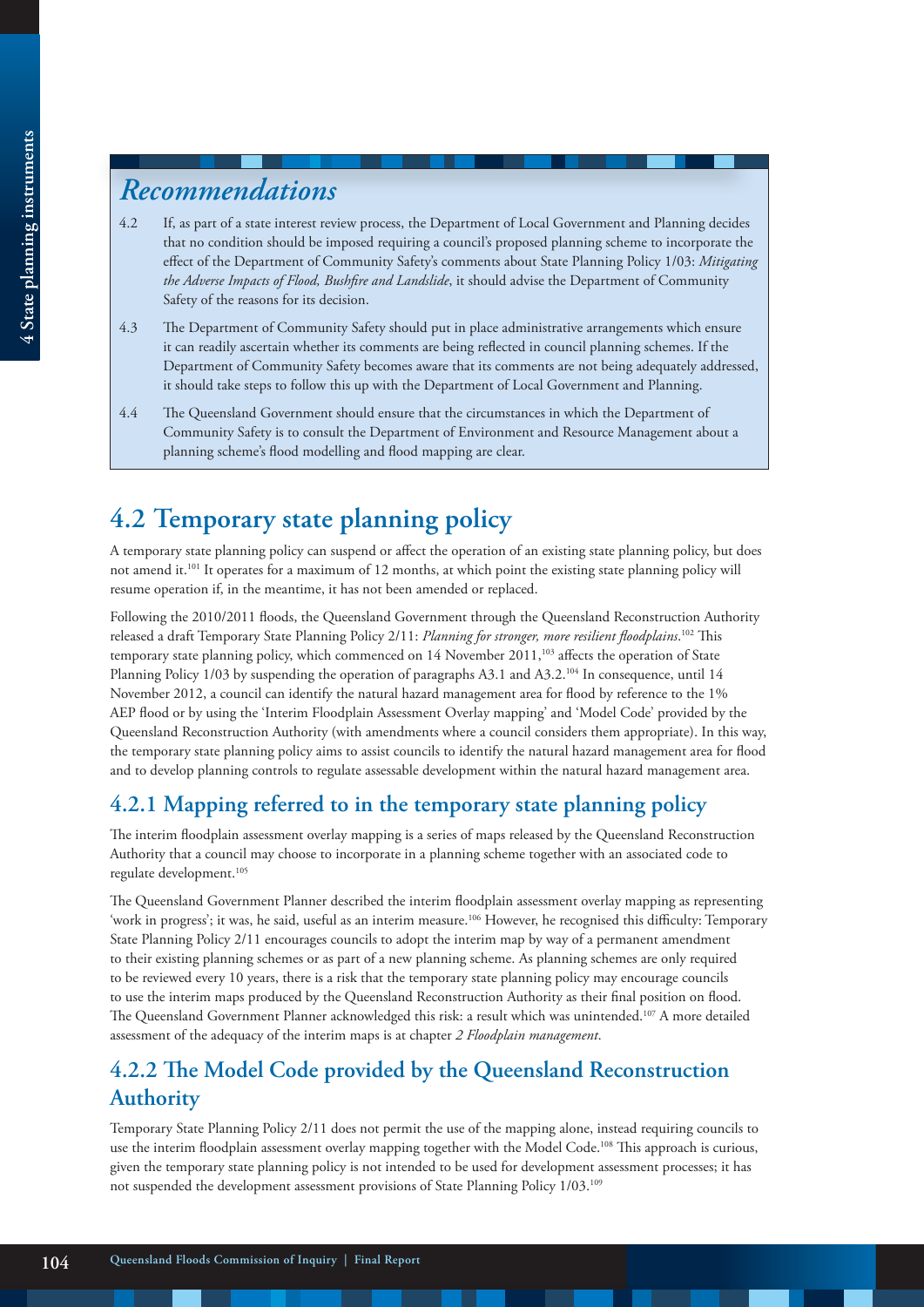The Model Code forms Schedule 1 to the Queensland Reconstruction Authority's *Planning for stronger, more resilient floodplains*: *Part 1 – Interim measures to support floodplain management in existing planning schemes*. As that document identifies, it includes *interim* planning scheme measures supporting the mapping.<sup>110</sup>

The Model Code was based on the principles of State Planning Policy 1/03, particularly the specific outcomes in Annex 4, as well as flood mitigation provisions in existing local planning instruments such as Brisbane City Council's Temporary Local Planning Instrument 1/11 and the Rockhampton Regional Council's planning scheme. The Department of Local Government and Planning, including Building Codes Queensland, and the Department of Community Safety also contributed to the development of the Model Code.<sup>111</sup>

At its outset, the Model Code explains that it applies to assessable development involving land wholly or partly within the areas identified on floodplain maps. The code goes on to state that it is a 'Queensland Planning Provisions-compliant code'. A more detailed explanation of the Queensland Planning Provisions is at section *4.3 Queensland Planning Provisions*.

Should a council elect to amend its planning scheme to incorporate the interim floodplain assessment overlay mapping together with the Model Code (in their original form or amended for local conditions), it will apply in place of the development assessment provisions of State Planning Policy 1/03. As already identified in respect of the mapping, this, too, may have the result of entrenching provisions that are clearly intended to reflect the Queensland Government's interim position.

The interim nature of the provisions is apparent from the authority's guideline: it explains that '[a]s an interim solution, Part 1 does not offer a comprehensive solution for managing new or existing development in floodplain areas'.<sup>112</sup> It intends to include in Part 2 guidance on incorporating floodplain management principles and processes into future planning schemes.113 A draft of Part 2 was released for public consultation on 23 January 2012. The Commission commends the consistent approach to floodplain management proposed by the authority.

## **4.2.3 Reflecting the Temporary State Planning Policy in planning schemes**

Any council that chooses to amend its planning scheme to make it consistent with the temporary state planning policy would risk the amendments' being inconsistent with, or not 'appropriately reflect[ing]' the Queensland Government's longer term policy position. The Commission is concerned at the prospect of diverting limited council resources into the making of permanent planning scheme amendments which may, after 12 months, no longer represent the Queensland Government's preferred approach to planning for floodplains.

The Commission considers, given the 'interim' nature of the Model Code, together with the Queensland Government's intention to finalise Part 2 of the authority's guideline, that the Temporary State Planning Policy 2/11 should be changed to remove the option for councils to use the interim floodplain assessment overlay mapping and the Model Code as part of a permanent amendment to their existing planning schemes or as part of new planning schemes.

Part 1 of the Queensland Reconstruction Authority's guideline notes a council may use a temporary local planning instrument to give effect to the temporary state planning policy, but indicates that this is not the preferred approach.<sup>114</sup>

In contrast, the Queensland Government Planner gave evidence that it would be appropriate for the temporary state planning policy to be given effect as part of a temporary local planning instrument, rather than as a permanent amendment to a planning scheme.<sup>115</sup> The Commission agrees with the Queensland Government Planner. It is not appropriate for councils to incorporate interim planning measures in permanent planning schemes, particularly where the interim measures give effect to state policy which is subject to revision after 12 months.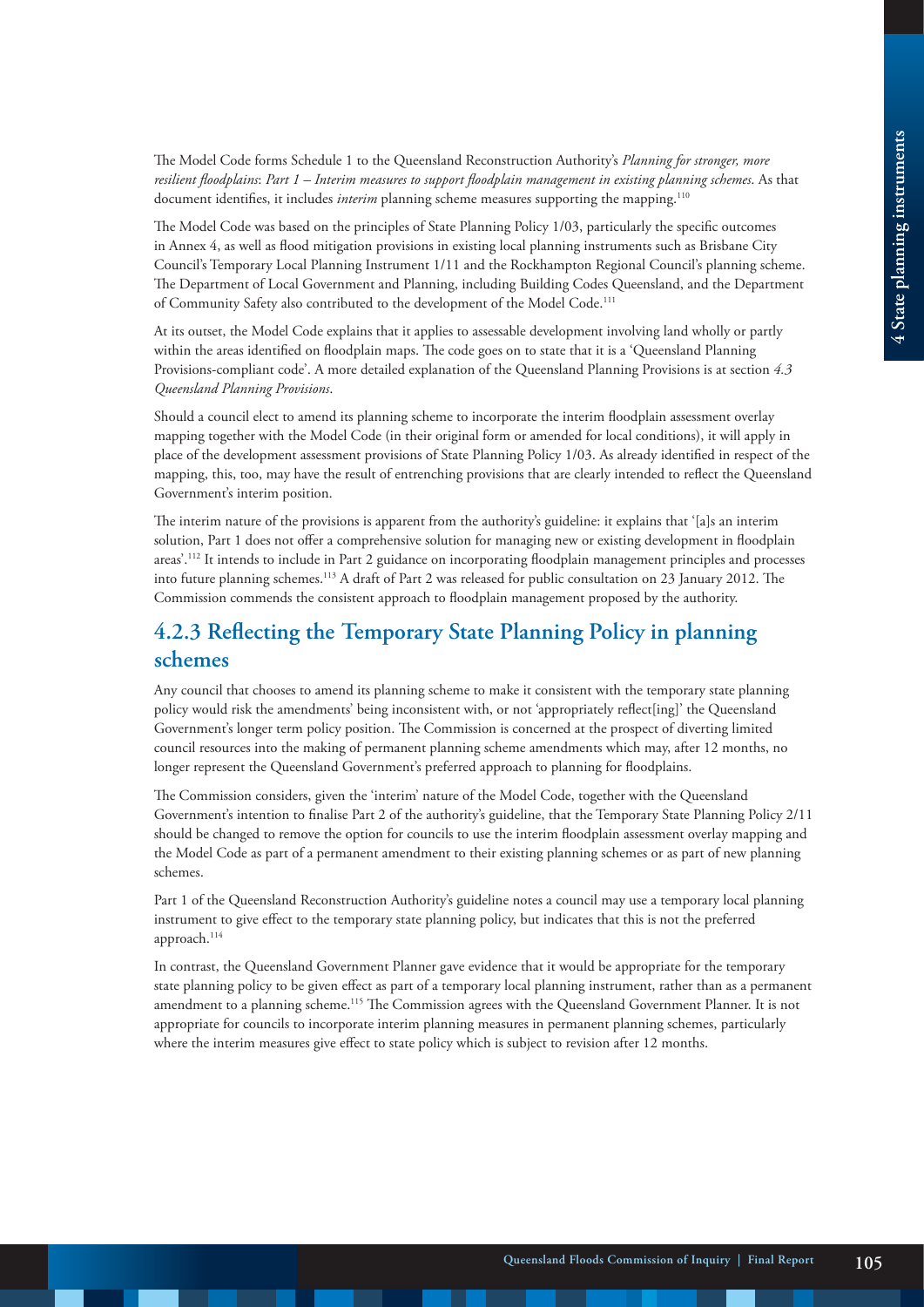# *Recommendation*

4.5 The Queensland Government should change Temporary State Planning Policy 2/11: *Planning for stronger more resilient floodplains* to remove the possibility of councils' using the interim floodplain assessment overlay mapping and Model Code as part of a permanent amendment to their existing planning scheme or as part of a new planning scheme.

# **4.3 Queensland Planning Provisions**

Under the *Integrated Planning Act 1997*, now repealed, there were no requirements about the structure planning schemes should take, and little guidance about content. The *Sustainable Planning Act 2009* changes this by permitting the Minister for Local Government to make standard planning scheme provisions,116 known as the 'Queensland Planning Provisions', that provide:

- a consistent structure for all new planning schemes
- both mandatory and optional provisions, including some provisions that can be adapted by councils to reflect local conditions within their region.<sup>117</sup>

If the Queensland Planning Provisions are amended, a planning scheme made under the *Sustainable Planning Act* must be amended to reflect the change.<sup>118</sup> Questions of compensation do not arise where a planning scheme is amended to reflect a mandatory component of the Queensland Planning Provisions.<sup>119</sup>

## **4.3.1 History of the Queensland Planning Provisions**

Version 1.0 of the Queensland Planning Provisions became available on the commencement of the *Sustainable Planning Act* on 18 December 2009. On 4 October 2010, following further consultation with the public and interested parties, version 2.0 of the Queensland Planning Provisions was released. The consultation period on the latest draft (version 3.0) was carried out between 28 October 2011 and 25 November 2011.120 This version is proposed to be released in early 2012.<sup>121</sup>

While existing planning schemes were not required to be changed on the advent of the *Sustainable Planning Act,*<sup>122</sup> councils are required to ensure new planning schemes are consistent with the Queensland Planning Provisions.123

The Commission is only aware of one council, the Toowoomba Regional Council, which has ready for adoption a planning scheme using the Queensland Planning Provisions template.<sup>124</sup> However, many other councils are preparing draft planning schemes following the template and are in the consultation stage with Queensland Government departments.<sup>125</sup>

## **4.3.2 Structure of the Queensland Planning Provisions**

The Queensland Planning Provisions contain a number of elements that can be used to promote the consideration of flooding in planning schemes. These are explained below.

The Queensland Planning Provisions are made up of two parts, or modules: Module A (Planning Scheme Structure) and Module B (Drafting Instructions).

Module A sets the structure each council in Queensland must replicate when adopting a new planning scheme. It contains both mandatory and optional provisions.126

Module B contains instructions for drafting planning schemes and provides 'standard suites' from which optional components may be drawn for insertion into the Module A structure.127 For example, councils have an option whether or not to include a layer in their schemes known as a 'development constraint category overlay'. This involves using a map to identify land which should be subjected to additional planning controls in response to certain factors, such as flooding. However, if a council elects to include this layer of detail in its planning scheme, it may only use overlays which are provided within Module B. This allows councils to choose the level of detail most appropriate for their planning schemes, while still ensuring a level of consistency throughout Queensland.<sup>128</sup>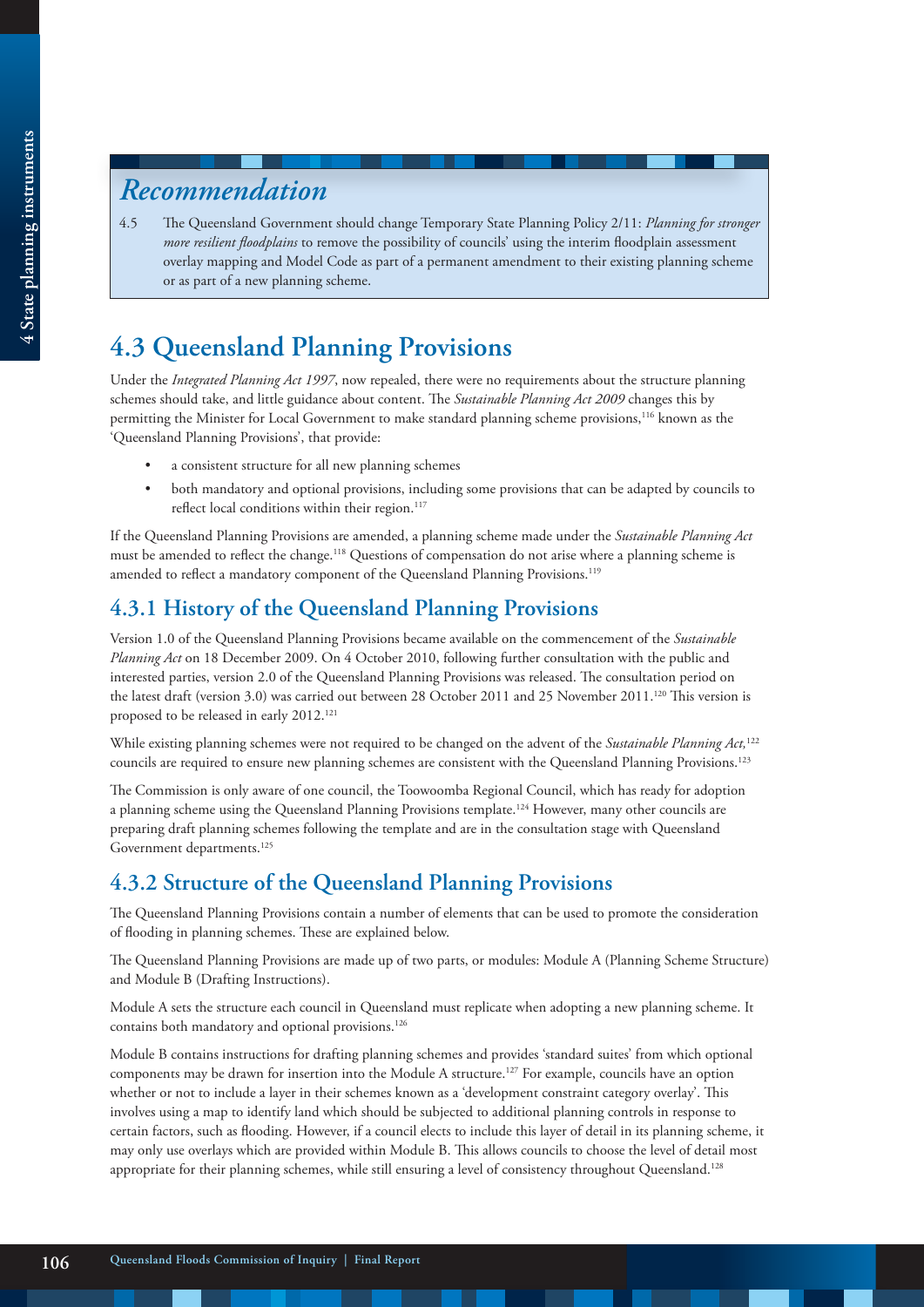There are a number of mechanisms within the Queensland Planning Provisions that allow for flooding considerations to be addressed in planning schemes. They are explained below.

#### **Assessment criteria**

'Assessment criteria' are the provisions in a planning scheme that establish the outcomes sought for self-assessable development, assessable development and development requiring compliance assessment.129 Assessment criteria include 'overall outcomes', 'performance outcomes' and 'acceptable outcomes'.130

Overall outcomes are outcomes that achieve the purpose of the code.

Performance outcomes must meet the overall outcomes and purpose of the code and are the detailed requirements with which a development must comply.

Acceptable outcomes are suggested ways a development may comply with the performance outcome. When a development complies with an acceptable outcome, it is deemed to comply with the performance outcome. Accordingly, care must be taken when drafting assessment criteria to ensure compliance with an acceptable outcome in fact achieves the related performance outcome.

#### **Zones**

The first layer of information in a planning scheme is 'zones'.

All land within a planning scheme area<sup>131</sup> is mapped into zones, which are used by councils to give a general indication of the type of land use that is preferred in a particular location. The preference is indicated, in part, through the use of 'tables of assessment' for each zone, which prescribe for each land use the level of assessment that must be undertaken if a development application is made for that use.

Module B of the Queensland Planning Provisions provides a list of zones from which councils may choose. There are five categories: residential,<sup>132</sup> centre,<sup>133</sup> recreation,<sup>134</sup> industry<sup>135</sup> and other.<sup>136</sup>

According to the Queensland Planning Provisions, each zone chosen by a council is to have a corresponding zone code within the planning scheme. Each zone code must include a mandatory purpose statement, an additional purpose statement and overall outcomes that achieve the purpose of the code.<sup>137</sup>

The mandatory purpose statement for each zone code is already contained within the Queensland Planning Provisions. The additional purpose statement is to be drafted by a council to refine the general mandatory statement to reflect the local context.<sup>138</sup> The Queensland Planning Provisions provide a list of suggested overall outcomes for inclusion in a council's zone code.139 However, a council may formulate its own.

For most zones, a suggested overall outcome addressing flooding considerations is included. The Commission identified a number of inconsistencies in the overall outcomes that address flooding,<sup>140</sup> but they have been rectified in the new draft of the Queensland Planning Provisions (version 3.0). These improvements should be retained in the latest version of the Queensland Planning Provisions.

Although nothing prevents a council from drafting its own overall outcomes addressing flooding, the Commission's view is that the model provisions promote consistency, ease the drafting burden on councils and ensure that flooding is not overlooked during development assessment. This view is discussed further in section *5.1.1 Model flood planning controls*.

The zone code may also include 'performance outcomes' and 'acceptable outcomes' (described above).<sup>141</sup> The Queensland Planning Provisions do not stipulate any model performance or acceptable outcomes within the zone codes. It is up to the council to draft these.

Within the 'other' zones category, the Queensland Planning Provisions provide for a 'limited development (constrained land)' zone. The purpose of this zone is to identify land known to be significantly affected by one or more factors, such as flooding, so as to impose 'severe restrictions on the ability of the land to be developed for urban purposes'.142

Councils may find it useful to adopt this zone for parts of council regions that are susceptible to severe and frequent floods.143 That would encourage proper consideration of the types of development appropriate for such areas.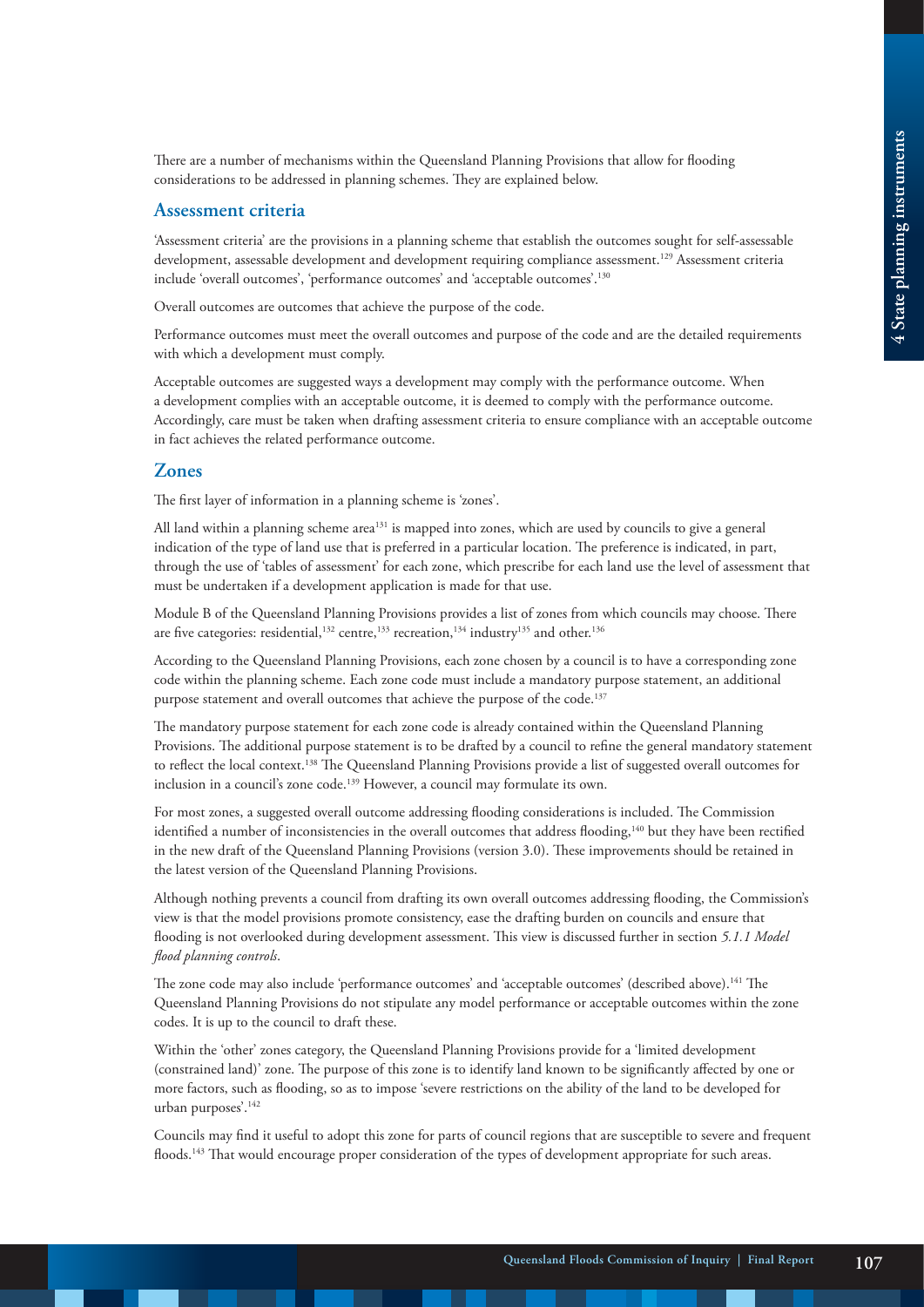# *Recommendation*

4.6 Councils should consider using the limited development (constrained land) zone in their planning schemes for areas that have a very high flood risk.

#### **Overlays**

A further layer of information in a planning scheme is an 'overlay'.

An overlay in a planning scheme is used to identify areas that are affected by a particular constraint or areas that present opportunities for development.144 This layer of information is generally presented on an overlay map and accompanied by an overlay code. Overlays prevail over most other elements of the planning scheme.<sup>145</sup>

An overlay may change the level of assessment<sup>146</sup> to be undertaken for a particular type of development application.<sup>147</sup> For example, the use of land in the 'general residential' zone for a house might ordinarily be code assessable, unless it is designated on an overlay map as subject to flooding, in which case it may be required to undergo impact assessment.

The Queensland Planning Provisions recommend that overlays rarely be used as a mechanism for changing the level of assessment,<sup>148</sup> to ensure planning schemes remain user-friendly.<sup>149</sup> However, the Commission considers it may be appropriate to do so where the land has a high risk of flood,<sup>150</sup> particularly for sensitive developments such as child care centres and aged care facilities.

The Queensland Planning Provisions provide a list of standard overlays from which councils may choose.151 Councils are not required to use all overlays and may propose additional overlays to address or reflect a particular local circumstance, provided the overlays do not duplicate or conflict with the overlays in the list.<sup>152</sup>

The overlays listed in the 'development constraints category' include a 'flood hazard' overlay. This overlay deals with areas of land identified by councils as subject to State Planning Policy 1/03.153 The flood hazard overlay currently provides for the mapping of both 'flooding and inundation' and 'overland flow paths'.154

As councils are afforded the flexibility to choose which overlays are included in their planning scheme, the adoption of an overlay depicting flood hazard is optional, even where a council has the relevant flood mapping information available.

The Queensland Planning Provisions allow assessment criteria for overlays to be contained within an overlay map, overlay code, zone code or local plan code.155 The most recent draft of the Queensland Planning Provisions (version 3.0) provides that the assessment criteria for an overlay may only be contained within an overlay map or overlay code, omitting the reference to a zone code or local plan code.156 The Commission agrees with this approach: all overlay assessment criteria should be contained in an overlay code, as opposed to any other type of code.157 The Commission's view on this point is further explored in *5.1.2 Features of the model flood planning controls*.

Where assessment criteria for an overlay are included in an overlay code, the code must include a statement articulating the purpose of the code and overall outcomes identifying how the purpose of the code can be achieved. The codes may also include specific criteria in the form of performance outcomes and acceptable outcomes.158

The Queensland Planning Provisions provide limited assistance with the content of assessment criteria for overlays, including the 'flood hazard overlay'. Councils must draft all purpose statements and overall, performance and acceptable outcomes.

By way of an improvement, the new draft Queensland Planning Provisions (version 3.0) provides that a flood hazard overlay should apply where the development:

- increases the number of people living and working in the natural hazard management area, except where the premises are occupied on a short term or intermittent basis
- involves institutional uses where evacuating people may be difficult
- involves the manufacture or storage of hazardous materials in bulk.<sup>159</sup>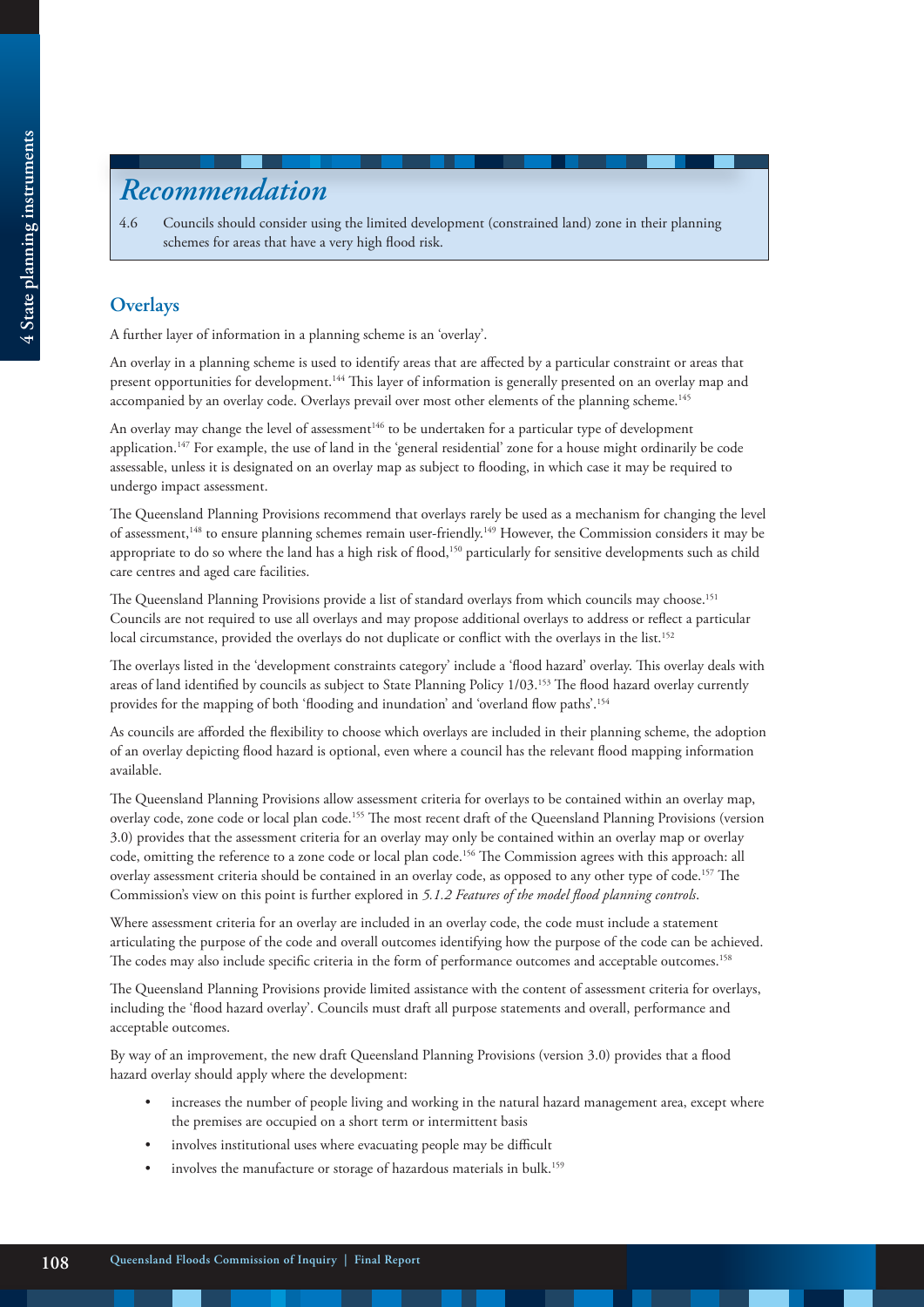The level of guidance the Queensland Planning Provisions should provide on the content of assessment criteria is discussed further in *5.1.2 Features of the model flood planning controls*.

#### **Planning scheme policies**

The Queensland Planning Provisions require councils to include planning scheme policies (if they have any) in schedule 4 of their planning schemes. Planning scheme policies are documents that can provide guidance to applicants and assessing authorities about how to comply with the planning scheme. A planning scheme policy must not regulate or prohibit development or the use of premises, or take the place of a policy which should be contained within the main body of the planning scheme.<sup>160</sup>

The role of a planning scheme policy is further explained in chapter *3 Planning framework*. The Commission's recommendations as to how planning scheme policies can be used to improve the consideration of flooding in development assessment can be found in *5.3 Planning scheme policies* and *8.1.2. Site-specific flood information provided by an applicant*.

## **4.4 Regional plans**

A regional plan is a state planning instrument which sets out the desired land use and development outcomes for a particular region and the ways in which those outcomes can be achieved.

The requirements of a regional plan will prevail over any state planning policy, in the event of an inconsistency.<sup>161</sup> Councils within a regional plan's geographical area must amend their planning schemes to reflect the provisions of the applicable regional plan.162 Consequently, a regional plan's stipulation that land be used in a particular way – as an urban area, for example – can determine planning for the region.

The *Sustainable Planning Act 2009* sets out the elements which each regional plan must address.163 The matters listed are described in general terms, such as a requirement that regional plans identify key regional environmental, economic and cultural resources to be preserved, maintained and developed.164 There is, however, no reference to natural hazards, such as flooding. Regional plans are not required to reflect the contents of state planning policies, such as State Planning Policy 1/03. This means that there is currently no requirement that regional plans be prepared having regard to the flood risk of parts (or all) of a particular region. (A description of regional plans is in chapter *3 Planning Framework*.)

There is, on the other hand, nothing to preclude the issue of flooding being addressed, and all existing regional plans do contain land use policies which articulate the need to protect development from the potential effects of natural hazards.165 Nonetheless, the Commission considers it advisable that a matter of such importance in the planning process be directly addressed by statute, by way of a requirement that consideration be given to flooding when preparing or revising a regional plan.

## **4.4.1 Land use designations under the South East Queensland Regional Plan**

#### **Goodna as a major regional activity centre**

The Commission considered Goodna's designation as a 'major regional activity centre' under the South East Queensland Regional Plan 2009-2031. About 34 per cent of the area comprising the Goodna major regional activity centre lies below the 1% AEP flood level; 42.7 per cent of that area was affected by the January 2011 floods.<sup>166</sup> Clearly, Goodna is susceptible to flooding but, as a major regional activity centre, it is nonetheless expected to accommodate significant growth in the form of commercial and residential development, public transport hubs and regional cultural and entertainment precincts.<sup>167</sup>

Ipswich City Council's City Planner indicated that there is a need in the Ipswich area for Goodna to serve as a major regional activity centre.168 He said that, at present, Goodna contains enough land at low risk of flooding for it to retain its current designation and for growth to continue within the suburb.169 (This, however, may not always be the case.)

The Commission does not have sufficient evidence to make any finding about the appropriateness of Goodna's designation as a major regional activity centre under the South East Queensland Regional Plan 2009-2031.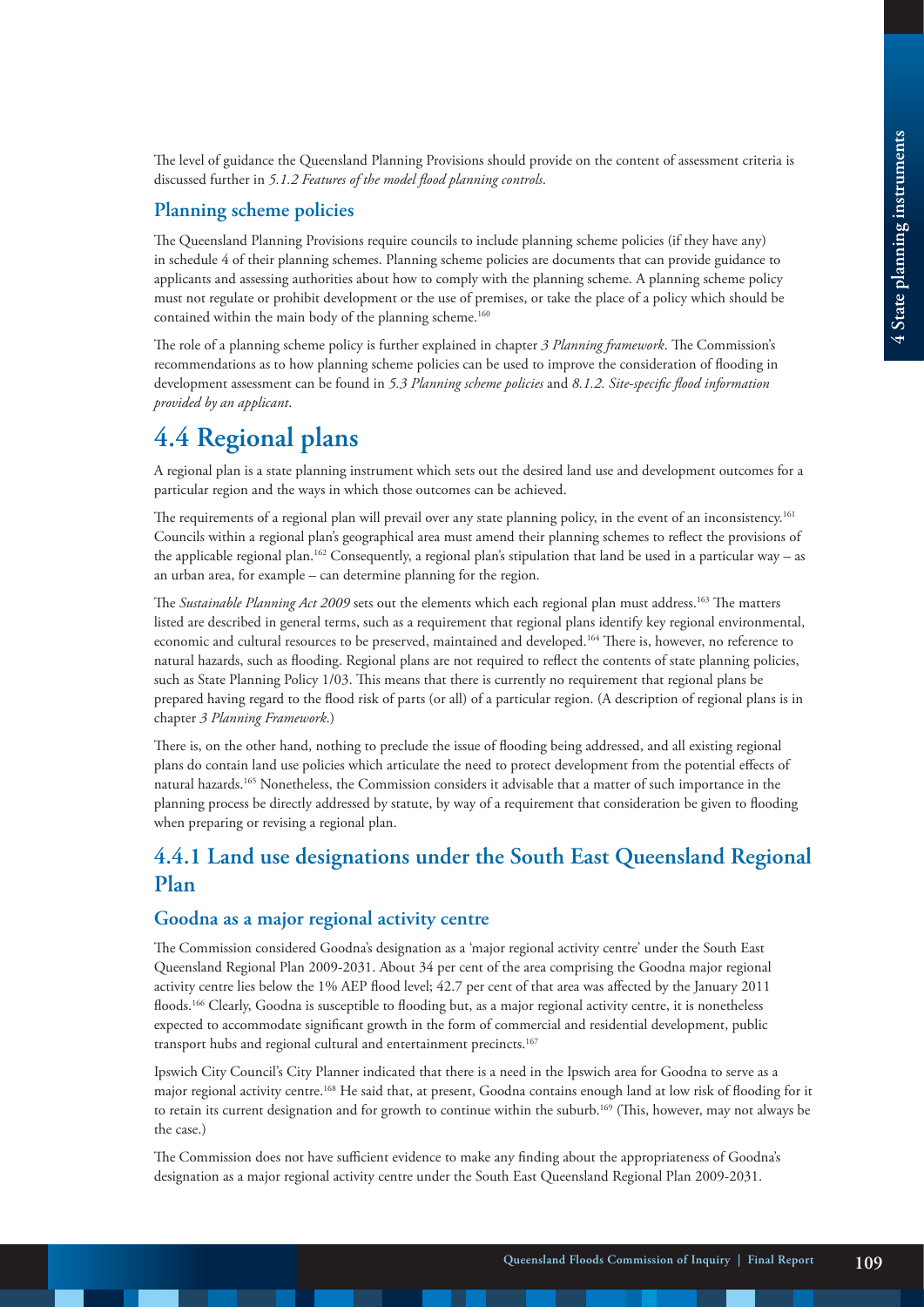**Male Road Caboolture**

However, given the influence that a regional plan can have on development in a region, the example highlights the importance of having regard to flood risk and impact when regional plans are prepared.

#### The South East Queensland Regional Plan has also influenced how development has occurred in the Caboolture area. Like some parts of Goodna, Male Road in the Moreton Bay Regional Council area is highly susceptible to flooding.170 In 2008, as a result of concerns raised by residents about Male Road's propensity to flood, the Moreton Bay Regional Council sought to amend the Caboolture planning scheme to change the zoning of the area from residential A to rural residential.171 Correspondence from the (then) Minister for Infrastructure and Planning indicates that the amendment could not proceed because the land proposed to be zoned as rural residential fell within the South East Queensland Regional Plan's 'Urban Footprint'.<sup>172</sup> The Minister advised that flooding constraints were more appropriately dealt with as part of the development assessment process.173 This position conforms with the provisions of the *Sustainable Planning Act 2009* which stipulate that planning schemes must be amended to reflect regional plans.<sup>174</sup>

While the Queensland Government's advice that Male Road must remain zoned for residential use reflects the current hierarchy of planning instruments, it demonstrates the impact that regional plans can have on council level decisions about development. Again, the example reinforces the argument for the risk of flooding to be taken into account when land uses in regional plans are designated.

# *Recommendation*

4.7 The Queensland Government should consider amending the *Sustainable Planning Act 2009* to require that consideration be given to the risk of flooding in the preparation or revision of a regional plan.

# **(Endnotes)**

- 1 Exhibit 532, Statement of Gary White, 2 September 2011 [p5: para 24]; Transcript, Gary White 19 September 2011, Brisbane [p2746: line 1].
- Exhibit 532, Statement of Gary White, 2 September 2011 [p5: para 24]; Transcript, Gary White 19 September 2011, Brisbane [p2746: line 1].
- 3 State Planning Policy 1/03: *Mitigating the Adverse Impacts of Flood, Bushfire and Landslide* [p2].
- 4 State Planning Policy 1/03: *Mitigating the Adverse Impacts of Flood, Bushfire and Landslide* [p3].
- 5 Exhibit 534, Statement of Gary Mahon, 13 October 2011 [p3: para 12]; Transcript, Gary Mahon, 19 September 2011, Brisbane [p2778: line 25].
- 6 State Planning Policy 1/03: *Mitigating the Adverse Impacts of Flood, Bushfire and Landslide* [p3: para 1.1].
- 7 State Planning Policy 1/03: *Mitigating the Adverse Impacts of Flood, Bushfire and Landslide* [p5: para 4.7].
- 8 State Planning Policy 1/03: *Mitigating the Adverse Impacts of Flood, Bushfire and Landslide*, 2003 [p5: para 6.1].
- 9 State Planning Policy 1/03: *Mitigating the Adverse Impacts of Flood, Bushfire and Landslide*, 2003 [p8-9: Outcomes 4, 5 and 6].
- 10 State Planning Policy 1/03 Guideline: *Mitigating the Adverse Impacts of Flood, Bushfire and Landslide*, 2003 [p1: para 1.1].
- 11 State Planning Policy 1/03: *Mitigating the Adverse Impacts of Flood, Bushfire and Landslide*, Annex 3 [p16: para A3.2].
- 12 State Planning Policy 1/03: *Mitigating the Adverse Impacts of Flood, Bushfire and Landslide* [p10: para 9.1].
- 13 State Planning Policy 1/03: *Mitigating the Adverse Impacts of Flood, Bushfire and Landslide*, Annex 3 [p16: para A3.2].
- 14 State Planning Policy 1/03: *Mitigating the Adverse Impacts of Flood, Bushfire and Landslide*, Annex 3 [p16: para A3.2].
- 15 State Planning Policy 1/03: *Mitigating the Adverse Impacts of Flood, Bushfire and Landslide* [p6: para 6.6].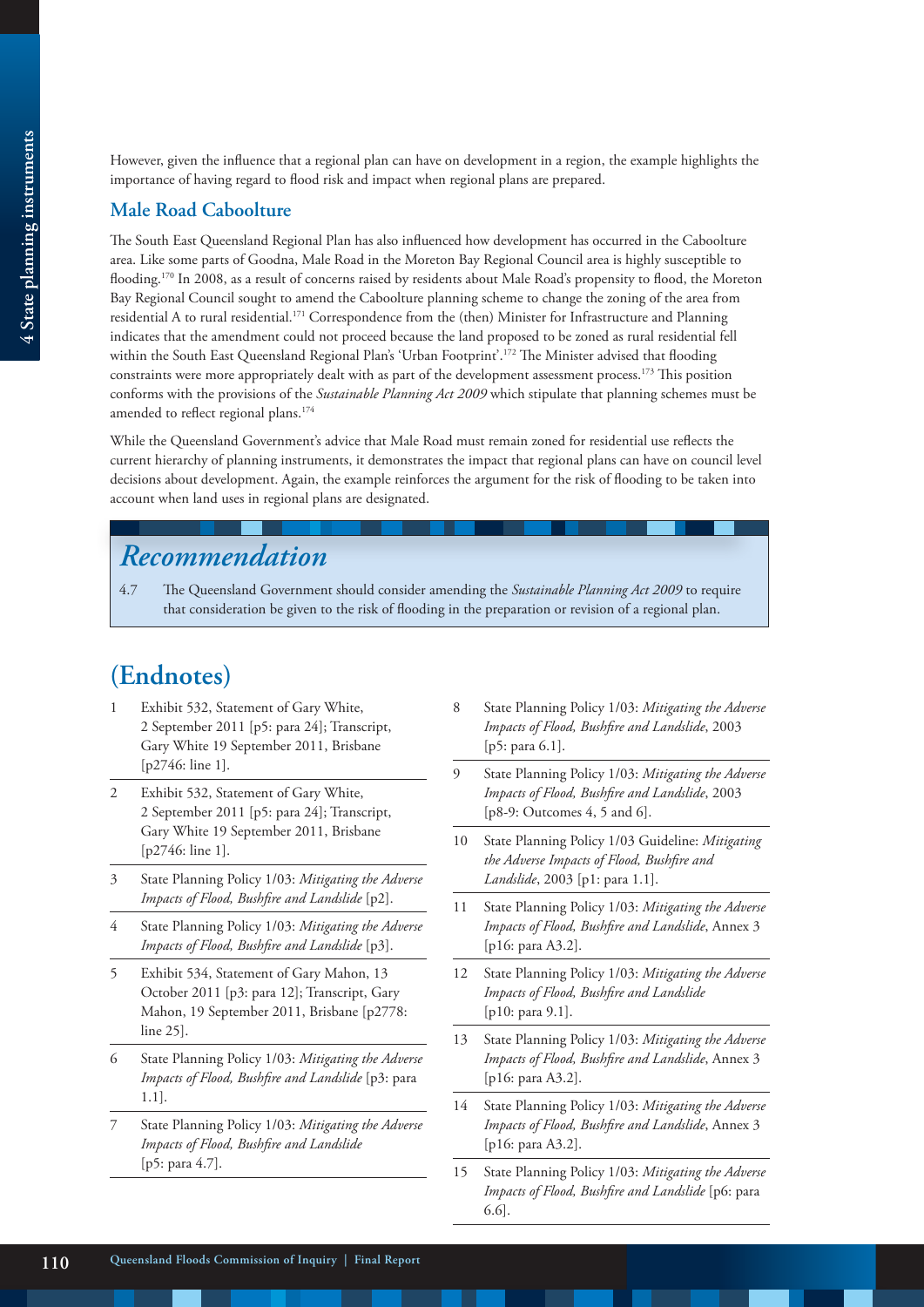- 16 Transcript, Gary White, 19 September 2011, Brisbane [p2747: line 10]; Transcript, Gary White, 19 September 2011 [p2767: line 40]; Exhibit 532, Statement of Gary White, 2 September 2011 [p29: para 152].
- 17 Transcript, Gary Mahon, 19 September 2011, Brisbane [p2782: para 25]; Exhibit 534, Statement of Gary Mahon, 2 September 2011 [p18: para 91].
- 18 State Planning Policy 1/03: *Mitigating the Adverse Impacts of Flood, Bushfire and Landslide* [p6: para 6.6].
- 19 State Planning Policy 1/03: *Mitigating the Adverse Impacts of Flood, Bushfire and Landslide* [p5: para 6.1].
- 20 State Planning Policy 1/03: *Mitigating the Adverse Impacts of Flood, Bushfire and Landslide* [p8-9: Outcomes 4, 5 and 6].
- 21 State Planning Policy 1/03: *Mitigating the Adverse Impacts of Flood, Bushfire and Landslide* [p6: Outcome 1].
- 22 State Planning Policy 1/03: *Mitigating the Adverse Impacts of Flood, Bushfire and Landslide* [p7: Outcome 2].
- 23 State Planning Policy 1/03: *Mitigating the Adverse Impacts of Flood, Bushfire and Landslide* [p8: Outcome 3].
- 24 State Planning Policy 1/03 Guideline*: Mitigating the Adverse Impacts of Flood, Bushfire and Landslide* [p10-20].
- 25 State Planning Policy 1/03 Guideline*: Mitigating the Adverse Impacts of Flood, Bushfire and Landslide* [p23: para 7.16; p53-59].
- 26 State Planning Policy 1/03: *Mitigating the Adverse Impacts of Flood, Bushfire and Landslide* [p6: para 6.8; p18].
- 27 State Planning Policy 1/03: *Mitigating the Adverse Impacts of Flood, Bushfire and Landslide* [p10: para 9.1].
- 28 Transcript, Gary White, 7 November 2011, Brisbane [p4629: line 18].
- 29 Transcript, Gary White, 7 November 2011, Brisbane [p4629: line 25]; Transcript, John Adams, 28 October 2011, Brisbane [p4584, lines 11-55].
- 30 Transcript, John Adams, 28 October 2011, Brisbane [p 4584, line 11].
- 31 Transcript, Gary White, 7 November 2011, Brisbane [p4629: line 30].
- 32 Transcript, Gary White, 7 November 2011, Brisbane [p4630: line 5].
- 33 Transcript, Gary White, 7 November 2011, Brisbane [p4629: line 39; p4629: line 51 – p4630: line 1].
- 34 Transcript, Gary White, 7 November 2011, Brisbane [p4630: line 5].
- 35 Chapter 9, part 3 of the *Sustainable Planning Act 2009* outlines the circumstances in which a change to a planning scheme may trigger compensation.
- 36 Transcript, John Adams, 28 October 2011, Brisbane [p4585: line 3]; Transcript, Gary White, 7 November 2011, Brisbane [p4631: line 9 – p4632: line 18].
- 37 Section 45, *Sustainable Planning Act 2009*; Exhibit 534, Statement of Gary Mahon, 2 September 2011 [p19: para 98].
- 38 Exhibit 534, Statement of Gary Mahon, 8 September 2011 [p20: para 99].
- 39 Exhibit 534, Statement of Gary Mahon, 8 September 2011 [p20: para 99(a)].
- 40 Exhibit 534, Statement of Gary Mahon, 8 September 2011 [p20: para 99(c)].
- 41 Exhibit 534, Statement of Gary Mahon, 8 September 2011 [p20: para 99(d)].
- 42 Exhibit 534, Statement of Gary Mahon, 8 September 2011 [p21: para 105-106].
- 43 Exhibit 534, Statement of Gary Mahon, 8 September 2011, GLM-39 [p8].
- 44 Exhibit 534, Statement of Gary Mahon, 8 September 2011, GLM-39 [p8].
- 45 Exhibit 534, Statement of Gary Mahon, 8 September 2011, GLM-39 [p9].
- 46 Transcript, Gary Mahon, 19 September 2011, Brisbane [p2778: line 21].
- 47 Transcript, Gary Mahon, 19 September 2011, Brisbane [p2777: line 25].
- 48 Exhibit 534, Statement of Gary Mahon, 8 September 2011 [p21: para 104].
- 49 This was discussed by the Brisbane River Expert Panel in relation to the availability of Monte Carlo analysis: Transcript, 26 October 2011 [p4388: line 14, p4397: line 22 – p4401: line 26]. For more general observations see: Transcript, Neil Collins, 26 October 2011, Brisbane [p4398: line 38 – p4400: line 6].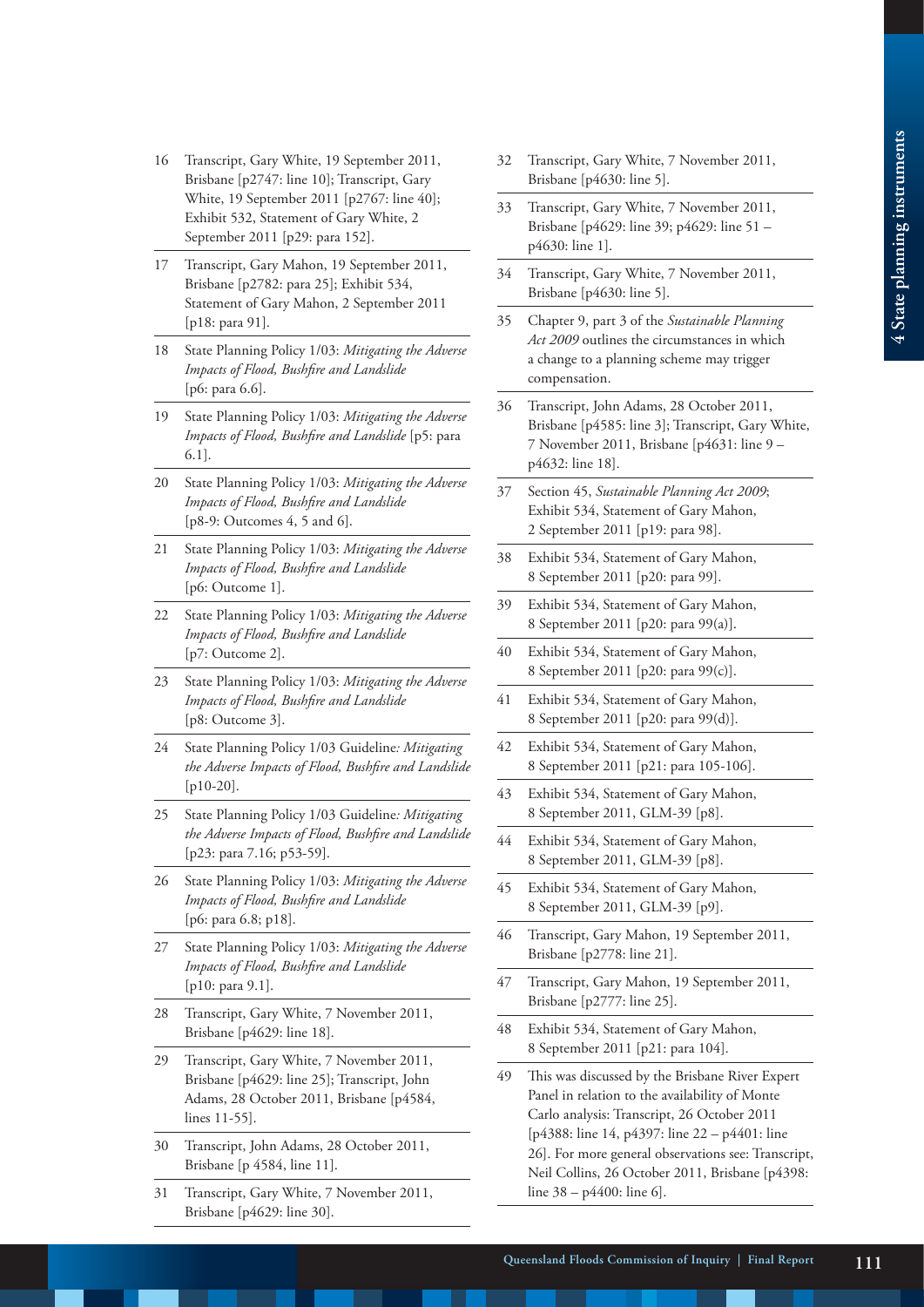- 4 State planning instruments **4 State planning instruments**
- 50 Transcript, Gary White, 19 September 2011, Brisbane [p2765: line 31]; Transcript, Greg Vann, 11 November 2011 [p4990: lines 9-18].
- 51 It is not the only opportunity. The Minister can, whenever he or she pleases, direct a council to give effect to a state interest. See section 126(1) *Sustainable Planning Act 2009*. However, the Minister has rarely used this power.
- 52 The Minister is entitled to make guidelines that assist the administration of the *Sustainable Planning Act 2009* (section 759(1), *Sustainable Planning Act 2009*).
- 53 Statutory Guideline 01/12: *Making and amending a local planning instrument*, 16 January 2012 [p7: para 2.1].
- 54 Statutory Guideline 01/12: *Making and amending a local planning instrument*, 16 January 2012 [p9: para 4.1A].
- 55 Exhibit 532, Statement of Gary White, 2 September 2011 [p12].
- 56 Exhibit 532, Statement of Gary White, 2 September 2011 [p12].
- 57 Exhibit 532, Statement of Gary White, 2 September 2011 [p12].
- 58 Exhibit 532, Statement of Gary White, 2 September 2011 [p12].
- 59 Statutory Guideline 01/12: *Making and amending a local planning instrument*, 16 January 2012 [p12-13: para 6.2-6.3].
- 60 Statutory Guideline 01/12: *Making and amending a local planning instrument*, 16 January 2012 [p13: para 6.3].
- 61 Statutory Guideline 01/12: *Making and amending a local planning instrument*, 16 January 2012 [p15: para 7.2].
- 62 Statutory Guideline 01/12: *Making and amending a local planning instrument*, 16 January 2012 [p16-17: para 8.5].
- 63 Statutory Guideline 01/12: *Making and amending a local planning instrument*, 16 January 2012 [p21-22: para 10.2].
- 64 Exhibit 532, Statement of Gary White, 2 September 2011 [p13].
- 65 Exhibit 532, Statement of Gary White, 2 September 2011 [p13].
- 66 Exhibit 532, Statement of Gary White, 2 September 2011 [p13].
- 67 Statutory Guideline 01/12: *Making and amending a local planning instrument*, 16 January 2012 [p22: para 10.3].
- 68 Statutory Guideline 01/12: *Making and amending a local planning instrument*, 16 January 2012 [p22: para 10.4].
- 69 State Planning Policy 1/03 Guideline: Mitigating the Adverse Impacts of Flood, Bushfire and Landslide, 2003 [p24: para 8.9].
- 70 Transcript, Gary White, 7 November 2011, Brisbane [p4626: line 15].
- 71 Exhibit 913, Statement of Gary White, 7 October 2011 [para 11].
- 72 Exhibit 913, Statement of Gary White, 7 October 2011, Attachment 1 [para 11].
- 73 Exhibit 913, Statement of Gary White, 7 October 2011, Attachment 4 [para 14].
- 74 Exhibit 913, Statement of Gary White, 7 October 2011, Attachment 6 [para 16].
- 75 Exhibit 913, Statement of Gary White, 7 October 2011, Attachment 21 [para 32].
- 76 Transcript, Gary White, 19 September, Brisbane [p2757: line 39].
- 77 Exhibit 918, Statement of Gary Mahon, 13 October 2011, Attachment GLM-2.
- 78 Exhibit 534, Statement of Gary Mahon, 8 September 2011, Attachment GLM-33.
- 79 Exhibit 534, Statement of Gary Mahon, 8 September 2011, GLM-33 [p2]. See also Exhibit 728, Statement of Russell Cuerel, 14 September 2011, Attachment RKC-07 [p6].
- 80 Exhibit 534, Statement of Gary Mahon, 8 September 2011, Attachment GLM-34 [p4].
- 81 Exhibit 670, Statutory declaration of Luke Lankowski, 1 September 2011 [p2: para 1.9; p3: para 2.1-2.2].
- 82 Transcript, Gary Mahon, 7 November 2011, Brisbane [p4646: line 56; p4647: line 16].
- 83 State Planning Policy 1/03 *Guideline: Mitigating the Adverse Impacts of Flood, Bushfire and Landslide* [p24: para 8.5-8.6].
- 84 State Planning Policy 1/03 *Guideline: Mitigating the Adverse Impacts of Flood, Bushfire and Landslide* [p24: para 8.7].
- 85 Transcript, Gary Mahon, 7 November 2011, Brisbane [p4644: line 30]; Exhibit 918, Statement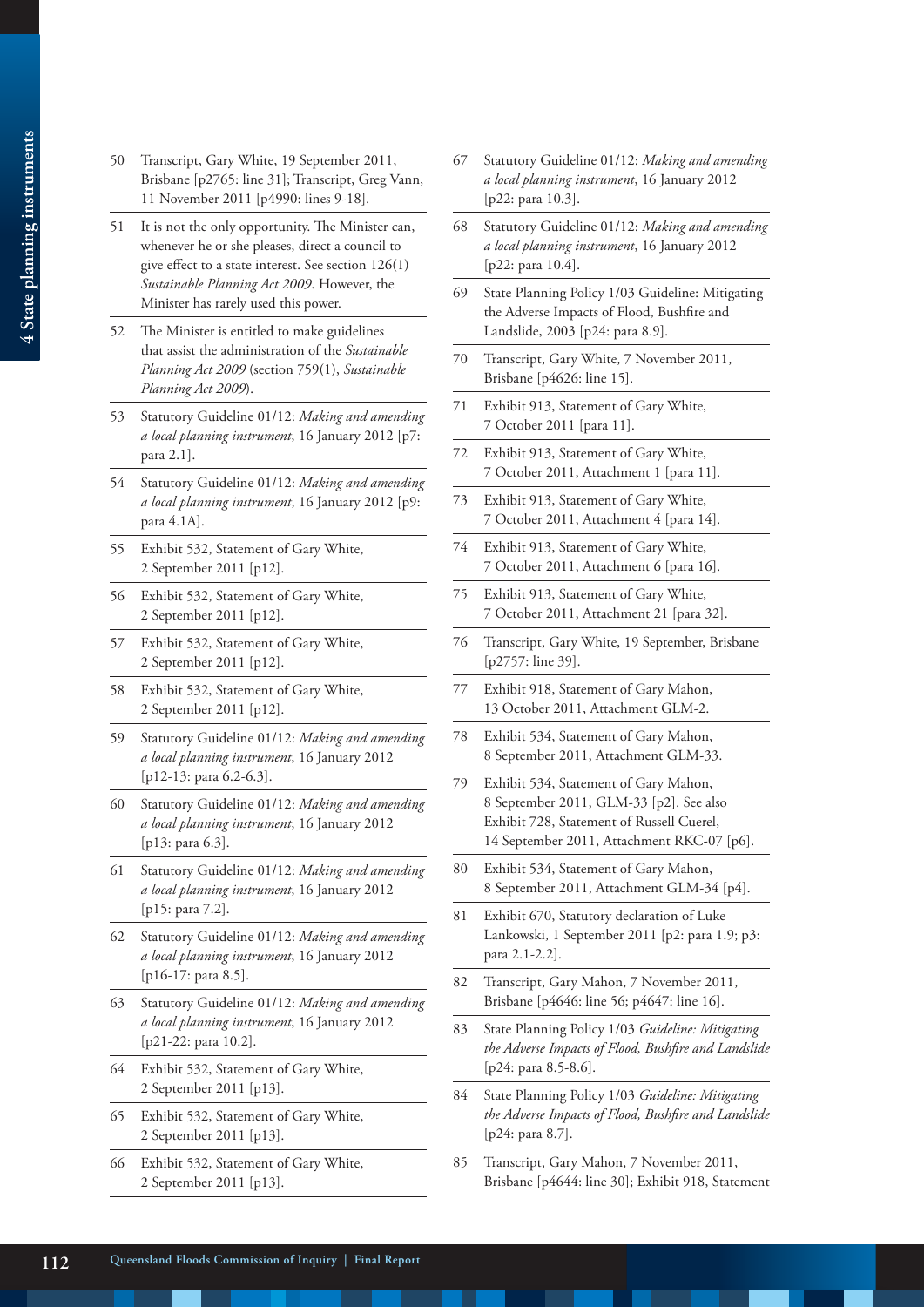of Gary Mahon, 13 October 2011, Attachment GLM-2.

- 86 Transcript, Gary Mahon, 7 November 2011, Brisbane [p4646: line 1; p4647: line 44].
- 87 Transcript, Gary Mahon, 7 November 2011, Brisbane [p4647: line 41].
- 88 Exhibit 728, Statement of Russell Cuerel, 14 September 2011 [p4-5: para 8]; Transcript, Russell Cuerel, 5 October 2011, Brisbane [p3703: line 40].
- 89 Transcript, Gary Mahon, 7 November 2011, Brisbane [p4650: line 25].
- 90 Transcript, Russell Cuerel, 5 October 2011, Brisbane [p3707: line 26; p3709: line 3].
- 91 Transcript, Russell Cuerel, 5 October 2011, Brisbane [p3703: line 51-p3704: line 18].
- 92 Transcript, Gary Mahon, 7 November 2011, Brisbane [p4652: line 31].
- 93 Transcript, Russell Cuerel, 5 October 2011, Brisbane [p3704: line 34 – p3705: line 2].
- 94 Transcript, Gary Mahon, 7 November 2011, Brisbane [p4652: line 40].
- 95 Transcript, Russell Cuerel, 5 October 2011, Brisbane [p3704: line 23].
- 96 State Planning Policy 1/03 *Guideline: Mitigating the Adverse Impacts of Flood, Bushfire and Landslide* [p24: para 8.5 – p25: para 8.10].
- 97 Transcript, Gary Mahon, 7 November 2011, Brisbane [p4649: line 30].
- 98 Transcript, Gary Mahon, 7 November 2011, Brisbane [p4648: line 54].
- 99 Transcript, Gary Mahon, 7 November 2011, Brisbane [p4649: line 30].
- 100 Transcript, Gary Mahon, 19 September 2011, Brisbane [p2777: line 25; line 47; p2778: line 21].
- 101 Section 48, *Sustainable Planning Act 2009*.
- 102 Exhibit 538, Statement of Brendan John Nelson, 15 September 2011, Attachment BJN-10.
- 103 Third Supplementary Statement of Brendan John Nelson, 30 November 2011 [p16: para 443].
- 104 Paragraphs A3.1 and A3.2 in State Planning Policy 1/03 (Annex 3, Natural hazard management areas, Flood) are:

A3.1 A natural hazard management area (flood) is land inundated by a Defined Flood Event (DFE) and identified in a planning scheme.

A3.2 The Queensland Government's position is that, generally, the appropriate flood event for determining a natural hazard management area (flood) is the 1% Annual Exceedance Probability (AEP) flood. However, it may be appropriate to adopt a different DFE depending on the circumstances of individual localities. This is a matter that should be reviewed when preparing or undertaking relevant amendments to a planning scheme. Local governments proposing to adopt a lower DFE in their planning scheme to determine a natural hazard management area (flood) for a particular locality will be expected to demonstrate to the satisfaction of the Department of Emergency Services (DES) and the Department of Natural Resources and Mines (NR&M) that the proposed DFE is appropriate to the circumstances of the locality.

- 105 Exhibit 538, Statement of Brendan John Nelson, Attachment BJN-10 [p4].
- 106 Transcript, Gary White, 7 November 2011, Brisbane [p4613: line 32].
- 107 Mr White acknowledged that this would be an appropriate matter for amendment in the Temporary State Planning Policy: Transcript, Gary White, 7 November 2011, Brisbane [p4615: line 17].
- 108 Exhibit 531, Temporary State Planning Policy 2/11 'Planning for stronger, more resilient floodplains' [p7].
- 109 Supplementary Statement of Brendan Nelson, 30 November 2011 [p15: para 434].
- 110 Queensland Reconstruction Authority, *Planning for stronger, more resilient floodplains: Part 1 - Interim measures to support floodplain management in existing planning schemes* [p4].
- 111 Supplementary Statement of Brendan Nelson, 30 November 2011 [p23: para 468].
- 112 Queensland Reconstruction Authority, *Planning for stronger, more resilient floodplains: Part 1 - Interim measures to support floodplain management in existing planning schemes* [p4].
- 113 Queensland Reconstruction Authority, *Planning for stronger, more resilient floodplains: Part 1 - Interim measures to support floodplain management in existing planning schemes* [p4].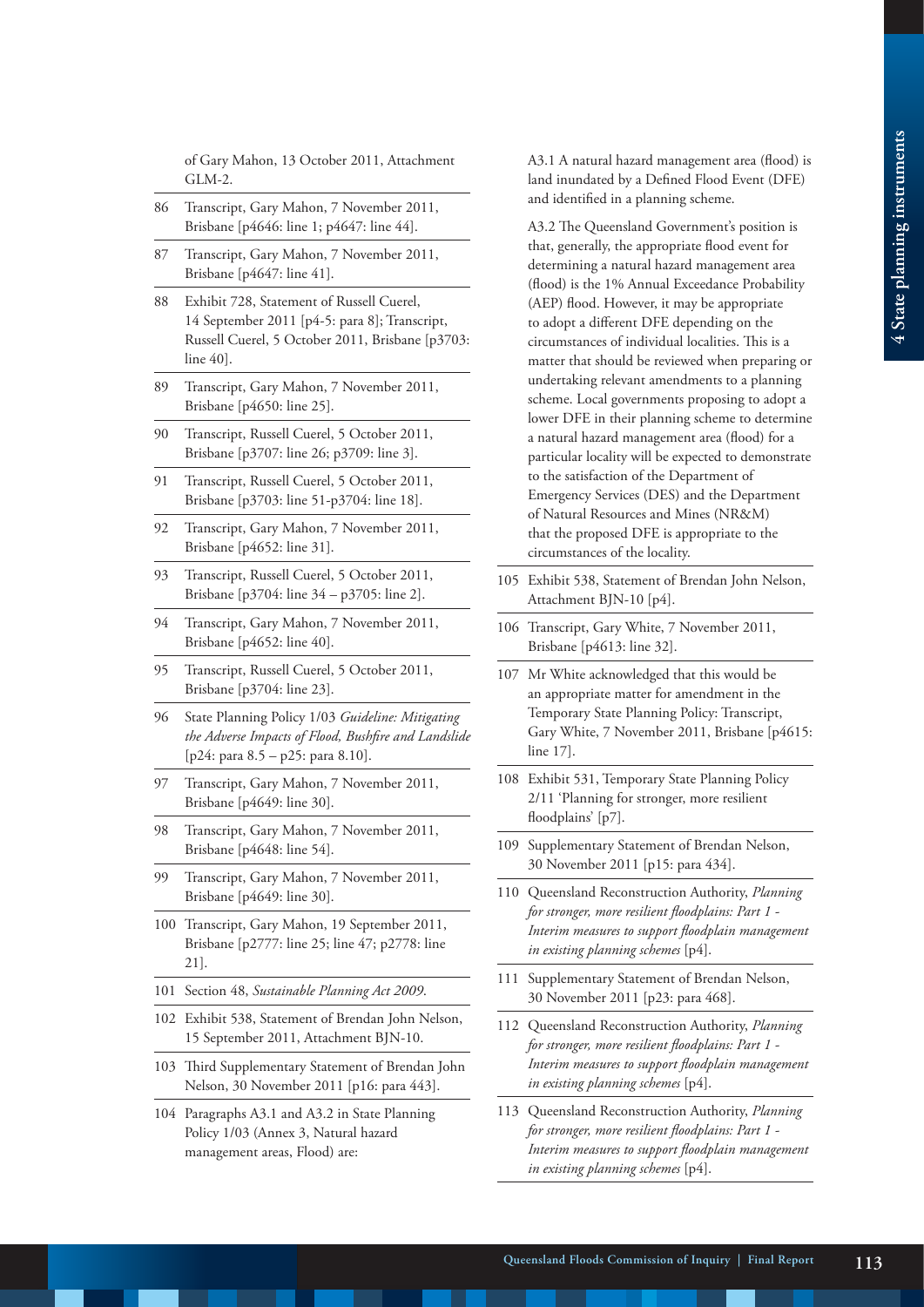- 4 State planning instruments **4 State planning instruments**
- 114 Queensland Reconstruction Authority, *Planning for stronger, more resilient floodplains: Part 1 - Interim measures to support floodplain management in existing planning schemes* [p12].
- 115 Transcript, Gary White, 7 November 2011, Brisbane [p4615: line 17].
- 116 Section 54, *Sustainable Planning Act 2009*.
- 117 Section 50, *Sustainable Planning Act 2009*; Queensland Planning Provisions (version 2.0), 4 October 2010, Background and usage [p4].
- 118 Sections 55(2),117(1), *Sustainable Planning Act 2009*. If a council fails to change their planning scheme in response to an amendment to the Queensland Planning Provisions within 90 business days, the Minister for Local Government has the power to make the changes to the planning scheme on council's behalf - section 55(3)-(6), *Sustainable Planning Act 2009*.
- 119 Section 706, *Sustainable Planning Act 2009*.
- 120 The Queensland Government Planner has confirmed that, subject to the consultation process, the draft Queensland Planning Provisions (version 3.0) are the Government's current way of thinking (Transcript, Gary White, 7 November 2011, Brisbane [p4618].
- 121 Department of Local Government and Planning, Queensland Planning Provisions, www.dlgp.qld. gov.au/statewide-planning/queensland-planningprovisions.html accessed on 22 February 2012.
- 122 Section 777, *Sustainable Planning Act 2009*.
- 123 Section 55(1), *Sustainable Planning Act 2009*.
- 124 It is anticipated the Toowoomba Regional Planning Scheme will commence operation in 2012 (Toowoomba Regional Council 'Final version of council's planning scheme now awaits Minister approval 'www.toowoombarc.qld.gov.au/ our-region/major-projects/toowoomba-regionalplanning-scheme.html accessed on 23 February 2012.
- 125 For example, Brisbane City Council, Moreton Bay Regional Council, Fraser Coast Regional Council and Somerset Regional Council. The Grantham Development Scheme, while not a planning scheme prepared under the *Sustainable Planning Act 2009*, reflects the Queensland Planning Provisions (version 2.0). It is discussed in more detail in section *11.2 Rebuilding Grantham*.
- 126 Queensland Planning Provisions (version 2.0), Background and usage [p4].
- 127 Queensland Planning Provisions (version 2.0), Background and usage [p4].
- 128 Queensland Planning Provisions (version 2.0), Background and usage [p4].
- 129 Self assessable development, assessable development and development requiring compliance assessment are explained further in chapter *3 Planning framework* and in the glossary.
- 130 Draft Queensland Planning Provisions (version 3.0), Module B [p113]. Queensland Planning Provisions (version 2.0) does not include a definition of 'assessment criteria'.
- 131 'Planning scheme area' is defined in section 82 of the *Sustainable Planning Act 2009*.
- 132 The 'residential' zones category includes 'level 1' zones: general residential; and 'level 2' zones: residential living, residential choice, apartment residential, character residential and tourist accommodation - Queensland Planning Provisions (version 2.0), Module B [p22].
- 133 The 'centre' zones category includes 'level 1' zones: centre; and 'level 2' zones: principal centre, major centre, district centre, local centre, neighbourhood centre, and specialised centre - Queensland Planning Provisions (version 2.0), Module B [p22].
- 134 The 'recreation' zones category includes 'level 1' zones: recreation and open space; and 'level 2' zones: sport and recreation, and open space - Queensland Planning Provisions (version 2.0), Module B [p23].
- 135 The 'industry' zones category includes 'level 1' zones: industry; and 'level 2' zones: low impact industry, medium impact industry, high impact industry, noxious and hazardous industry, waterfront marine industry, high technology industry, and industry investigation - Queensland Planning Provisions (version 2.0), Module B [p23].
- 136 The 'other' zones category includes 'level 1' zones: community purposes, emerging communities, environmental management and conservation, extractive industry, innovation, limited development (constrained land), mixed use, road, rural, rural residential, and township - Queensland Planning Provisions (version 2.0), Module A [p23].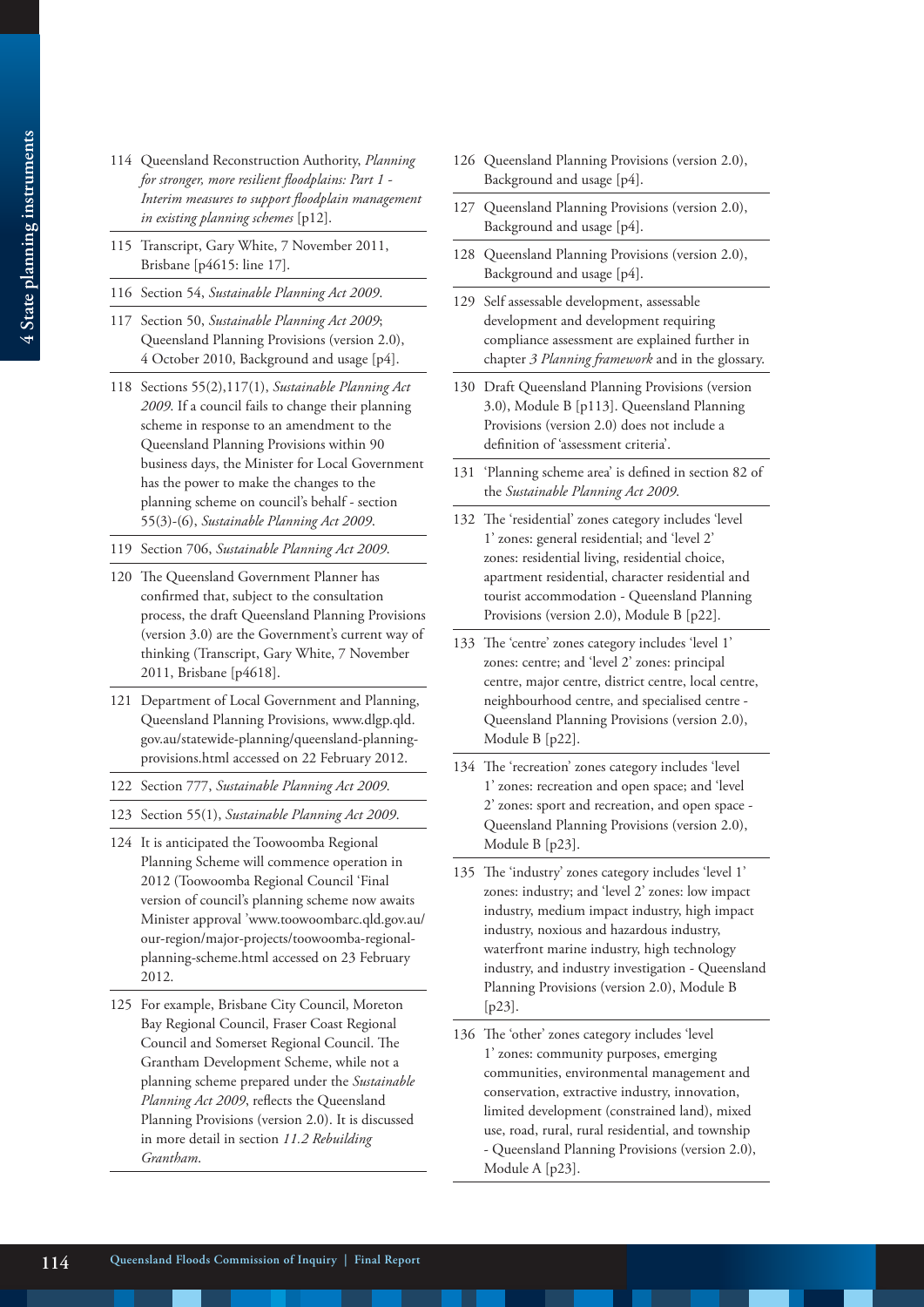- 137 Queensland Planning Provisions (version 2.0), Module B [p24 and 50].
- 138 Queensland Planning Provisions (version 2.0), Module B [p24].
- 139 Queensland Planning Provisions (version 2.0), Module B [p50].
- 140 For example, the zones 'residential choice', 'apartment residential' and 'character residential' include the suggested overall outcome 'development responds to land constraints, including but not limited to topography, bushfire and flooding constraints'. Curiously, however, no corresponding overall outcome is suggested for any other zone. These inconsistencies were acknowledged by the Queensland Government Planner - Transcript, Gary White, 19 September 2011, Brisbane [p2749 – 2752].
- 141 Queensland Planning Provisions (version 2.0), Module B [p50].
- 142 Queensland Planning Provisions (version 2.0), Module B [p46 , 47].
- 143 This zone is used in the Grantham Development Scheme discussed in more detail in section *11.2 Rebuilding Grantham*.
- 144 The Queensland Planning Provisions state the purpose of an overlay is to address both state and local government interests by identifying areas that include one or all of the following: are sensitive to the effects of development, constrain land or development, are subject to valuable resources or present opportunities for development - Queensland Planning Provisions (version 2.0), Module B [p52]; See also exhibit 532, Statement of Gary White, 2 September 2011 [p22: para 120].
- 145 The current version of the Queensland Planning Provisions (version 2.0) state that overlays prevail over all elements of a planning scheme , other than the strategic framework, to the extent of the inconsistency (Queensland Planning Provisions (version 2.0), Module A, Section  $1.5(5)(b)$ ); the draft Queensland Planning Provisions (version 3.0) state that overlays prevail over all elements of a planning scheme, other than the strategic framework and statewide codes, to the extent of any inconsistency, (Queensland Planning Provisions, (version 3.0) Module A, Section  $1.6(3)(c)$ .
- 146 Levels of development assessment are explained in chapter *3 Planning framework*.
- 147 Queensland Planning Provisions (version 2.0), Module A, Section 5.3.
- 148 Queensland Planning Provisions (version 2.0), Module B [p52].
- 149 Town planner, Steve Reynolds, says that the avoidance of using overlays to change levels of assessment promotes efficiency in the planning system. See Exhibit 962, Report of Steve Reynolds, *Flood Mapping in Queensland Planning Schemes*, 9 November 2011 [p32: para 114].
- 150 This view is supported by town planner, Steve Reynolds, exhibit 962, Report of Steve Reynolds, *Flood Mapping in Queensland Planning Schemes*, 9 November 2011 [p32: para 114], and the Queensland Government Planner, transcript, Gary White, 7 November 2011, Brisbane [p4619].
- 151 A standardised approach to the mapping of overlays is also provided (Queensland Planning Provisions (version 2.0), Module B, schedule 2.
- 152 Queensland Planning Provisions (version 2.0), Module B [p52]; Exhibit 532, Statement of Gary White, 2 September 2011 [p22: para 120].
- 153 Queensland Planning Provisions (version 2.0), Module B [p53].
- 154 Queensland Planning Provisions (version 2.0), Module B [p53]; Exhibit 532, Statement of Gary White, 2 September 2011 [p22: para 121].
- 155 Queensland Planning Provisions (version 2.0), Module B [p55].
- 156 The draft Queensland Planning Provisions (version 3.0) also clarifies that where development is proposed on a lot or premises partly affected by an overlay, the assessment criteria for the overlay only relate to the part of the lot or premises affected by the overlay (draft Queensland Planning Provisions Version 3.0), Module A, Section 1.6(2)).
- 157 Zone codes should be aimed at achieving the purpose of the zone type. Local plan codes, which provide finer grained planning at a neighbourhood or suburb level, are more appropriately used to identify heritage or amenity characteristics (see Queensland Planning Provisions (version 2.0), Module B [p51]).
- 158 Queensland Planning Provisions (version 2.0), Module B [p56].
- 159 Draft Queensland Planning Provisions (version 3.0), Module B [p72].